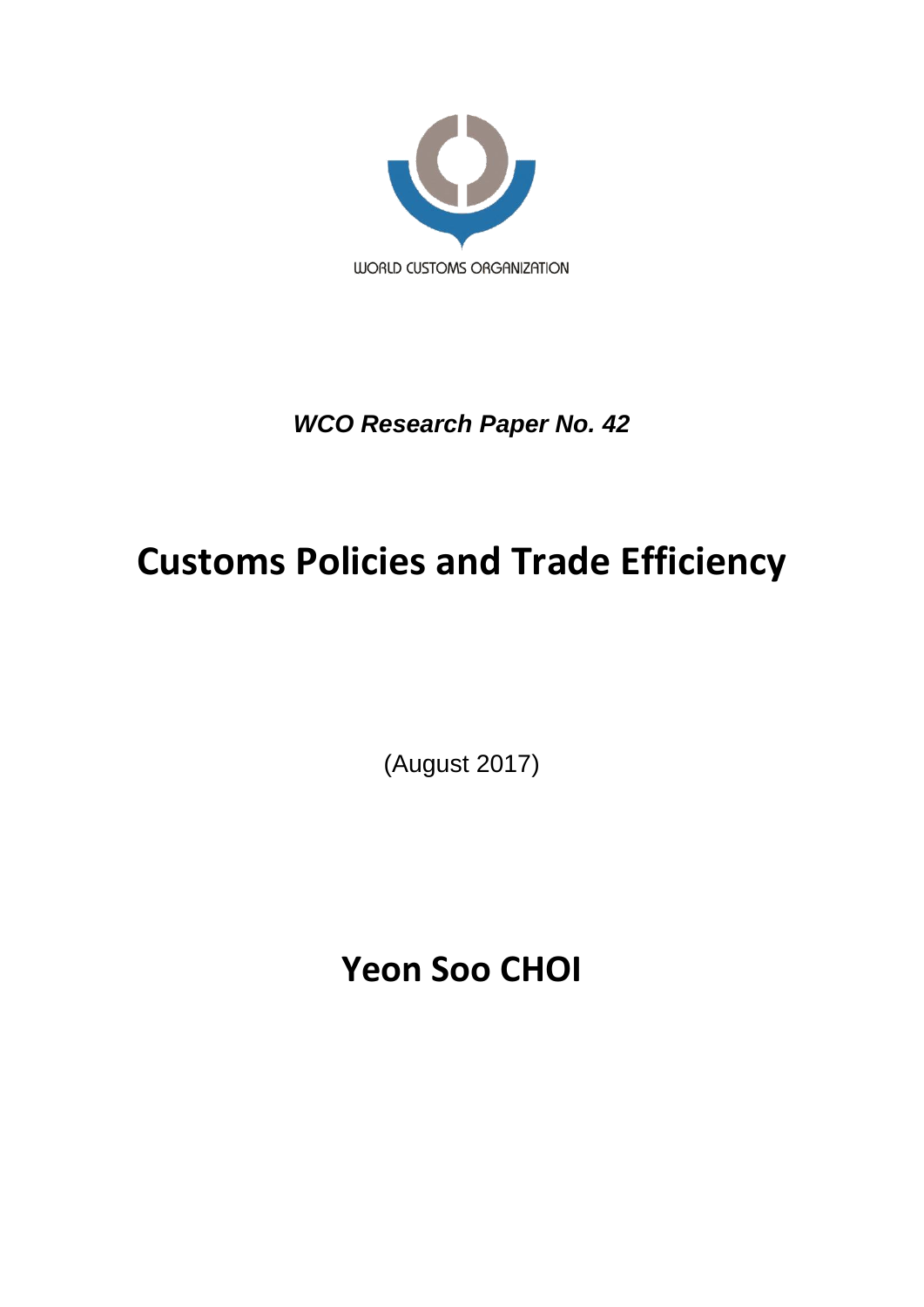## **Abstract**

Acknowledging the importance of performance measurement in the Customs context, the World Customs Organization (WCO) developed Customs policy indicators; Achieving Excellence in Customs (AEC). Utilizing Customs policy indicators from the WCO AEC survey (2016) and data from other international organizations, this paper estimated the correlation of Customs policies with trade efficiency (time & cost).

Customs modernization policies presented statistically significant correlation with trade efficiency. The ratification of Revised Kyoto Convention (RKC), a blueprint for modern and efficient Customs procedures, was associated with less import time on average by 62~64%, lower import cost by 63~64% and less export time by 63~69%. Among countries which ratified the RKC, additional 1 year since the RKC ratification (1 more year implementation of RKC provisions) was associated with less import time by 6~7% and lower import cost by 9%. The implementation of SAFE Framework of Standards (SAFE), balancing trade facilitation and security through Customs-business partnership, was significantly correlated with less import time by 65~71%, lower import cost by 68%, less export time by 70~78% and lower export cost by 71%. This result deserves high attention as it evidences that Customs policies for facilitating trade and securing trade safety are not incompatible. In other words, trade could be more facilitated even when trade security is properly guaranteed.

## **Key words**

Customs policy indicator, Revised Kyoto Convention (RKC), SAFE Framework of Standards (SAFE), Trade time, Trade cost

## **Acknowledgements**

This paper was written by Yeon Soo CHOI of the WCO's Research Unit. The author is very grateful to Cyril Chalendard, Thomas Cantens, Hyoung Jeong, Luc De Blieck and Armen Manukyan for their suggestions.

## **Disclaimer**

The WCO Research Paper Series disseminates the findings of work in progress to encourage the exchange of ideas about Customs issues. The views and opinions presented in this paper are those of the authors and do not necessarily reflect the views or policies of the WCO or WCO Members.

## **Note**

All WCO Research Papers are available on the WCO public website: [www.wcoomd.org.](http://www.wcoomd.org/) The author may be contacted via [research@wcoomd.org.](mailto:research@wcoomd.org)

-----------------------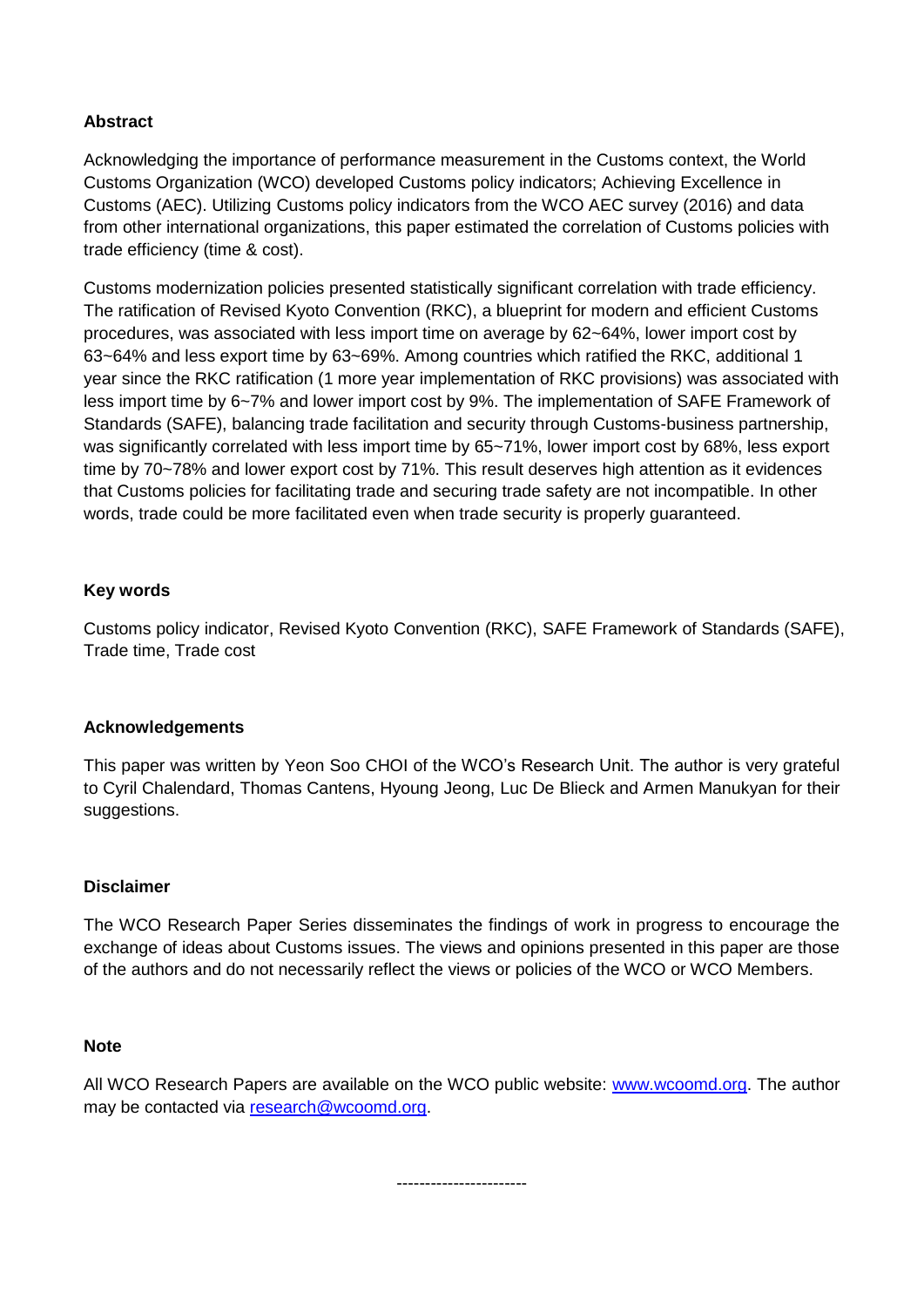## Table of contents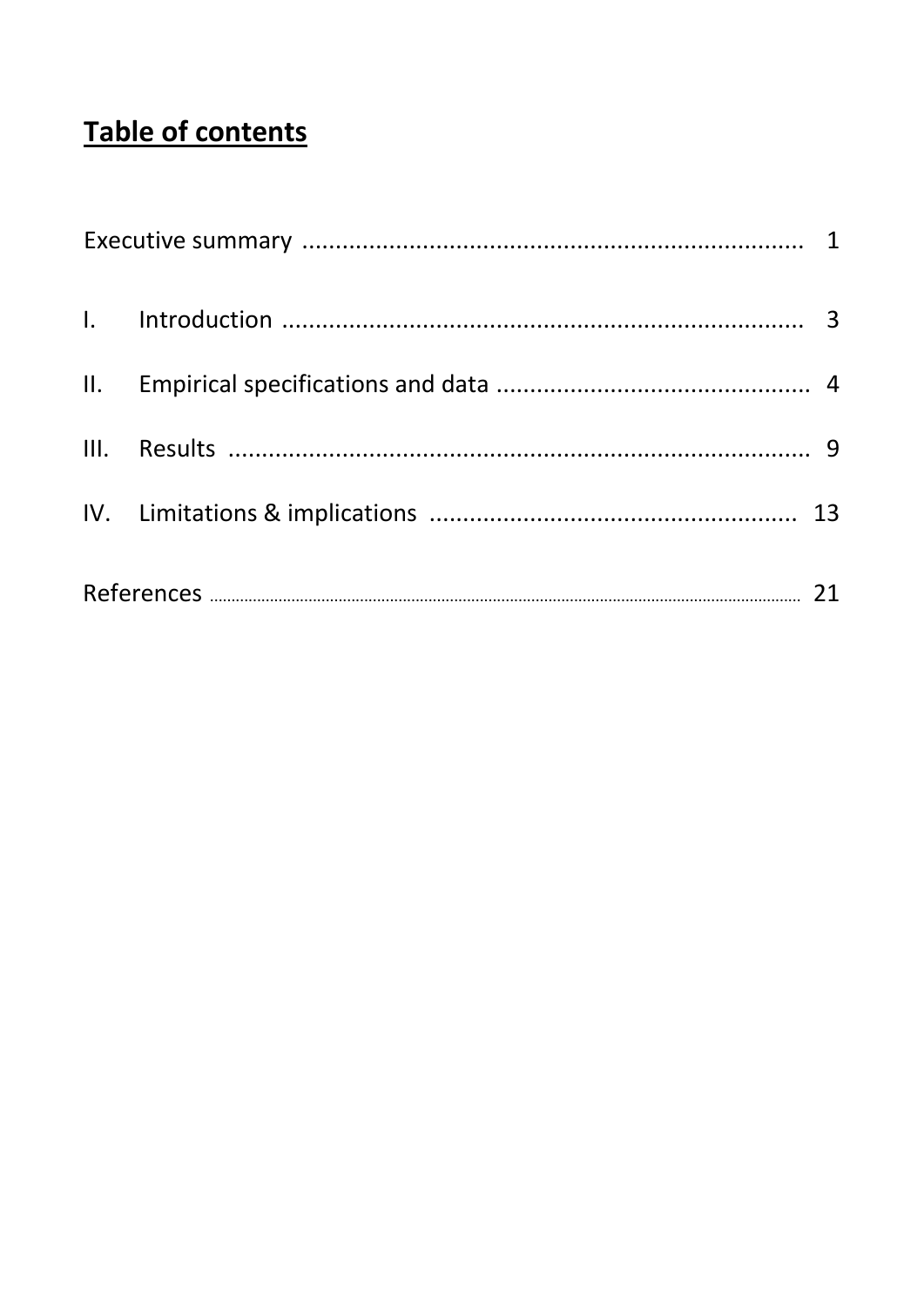## **Executive Summary**

## **[Data and Methodology]**

Acknowledging the importance of performance measurement in the Customs context, the World Customs Organization (WCO) developed Customs policy indicators; *Achieving Excellence in Customs (AEC)*. Utilizing policy indicators<sup>1</sup> from the WCO AEC survey (2016) and data from other international organizations, this paper estimated *the correlation of Customs policies with trade efficiency* (time & cost).

The estimation methodology is to analyze the average difference in trade efficiency between countries with each Customs policy and countries without it after controlling for the countries' economic, administrative and geographical characteristics.

## **[Results]**

*Customs modernization policies* presented statistically significant correlation with trade efficiency. The ratification of *Revised Kyoto Convention (RKC)*, a blueprint for modern and efficient Customs procedures, was associated with less trade time and cost; import time on average by 62~64%, import cost by 63~64% and export time by 63~69%. Among countries which ratified the RKC, RKC duration (the number of years since a country ratified the RKC) was correlated with less import time and less import cost. In details, *additional 1 year since the RKC ratification* (1 more year implementation of RKC provisions) was associated with less import time by 6~7% and lower import cost by 9%.

The implementation of *SAFE Framework of Standards (SAFE)<sup>2</sup>* , balancing trade facilitation and security through Customs-business partnership, was significantly correlated with the decrease of import time by 65~71%, import cost by 68%, export time by 70~78% and export cost by 71%. This result deserves high attention as it evidences that Customs policies for facilitating trade and securing trade safety are not incompatible. In other words, **trade could be more facilitated even when trade security is properly guaranteed**.

## **[Limitations & Implications]**

 $\overline{a}$ 

As this paper does not use time-series data, country-specific characteristics other than Customs policies are not fully controlled for, being exposed to the risk of various omitted variable problems. To mitigate this concern, dummy variables of income level and regional location were used to alternatively capture as much as unobserved characteristics of countries at the group levels. Still, the coefficients of Customs policies

<sup>&</sup>lt;sup>1</sup> Revised Kyoto Convention (RKC), SAFE Framework of Standards (SAFE), Time Release Study (TRS), Electronic Customs Declaration (E\_dec), WCO Data Model type (DM), Coordinated Border Management (CBM), Authorized Economic Operator (AEO), Single Window (SW)

 $2$ 17 standards: Integrated supply chain management; Cargo inspection authority; Modern technology in inspection equipment; Risk management systems; Selectivity&profiling & targeting; Advance electronic information; Targeting and communication; Performance measurement; Security assessment; Employee integrity; Outbound security inspections; Partnership; Security; Authorisation; Technology; Communication; and Facilitation.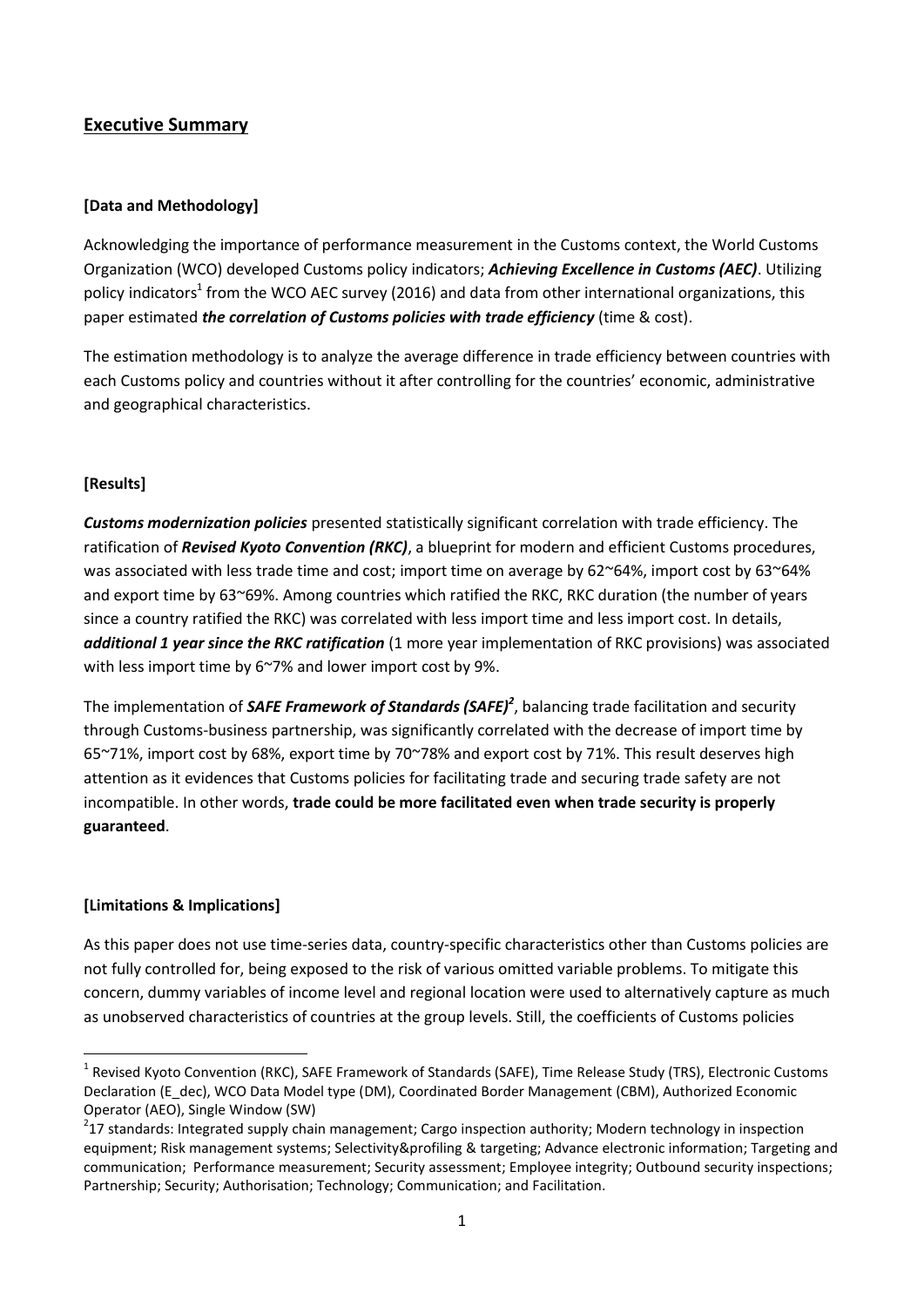should be interpreted as correlation, not as causality. And further research to analyze not just the correlation but the causality (impact of Customs policies on trade and their mechanism) remains to be covered.

Dependent variables sourced from the WB DB are not actual trade time & cost, but perceived data by the selected private sectors. Therefore, the OLS estimates heavily rely on the assumption that the perceived data are objective, at least not too much subjective.

As some policy variables such as RKC and SAFE include various specific measures as policy-packages, it was impossible to separately estimate the correlation of individual measures. For example, the SAFE variables take the value of "1" when a member implements more than 12 individual policies out 17. Therefore, "which policy measure has more critical impact on the trade efficiency" could not be analyzed. In this regard, it could be advised that questions in the AEC survey shall be refined to address each specific Customs policy, of course with the consideration of survey fatigue of members.

In spite of above limitations, this paper is the first attempt to quantify the correlation of Customs policies with trade efficiency, utilizing the WCO AEC survey result. More future replies from members, refined questionnaire of the WCO AEC surveys and research on mechanism through which Customs policy affects trade performance will enrich the research results.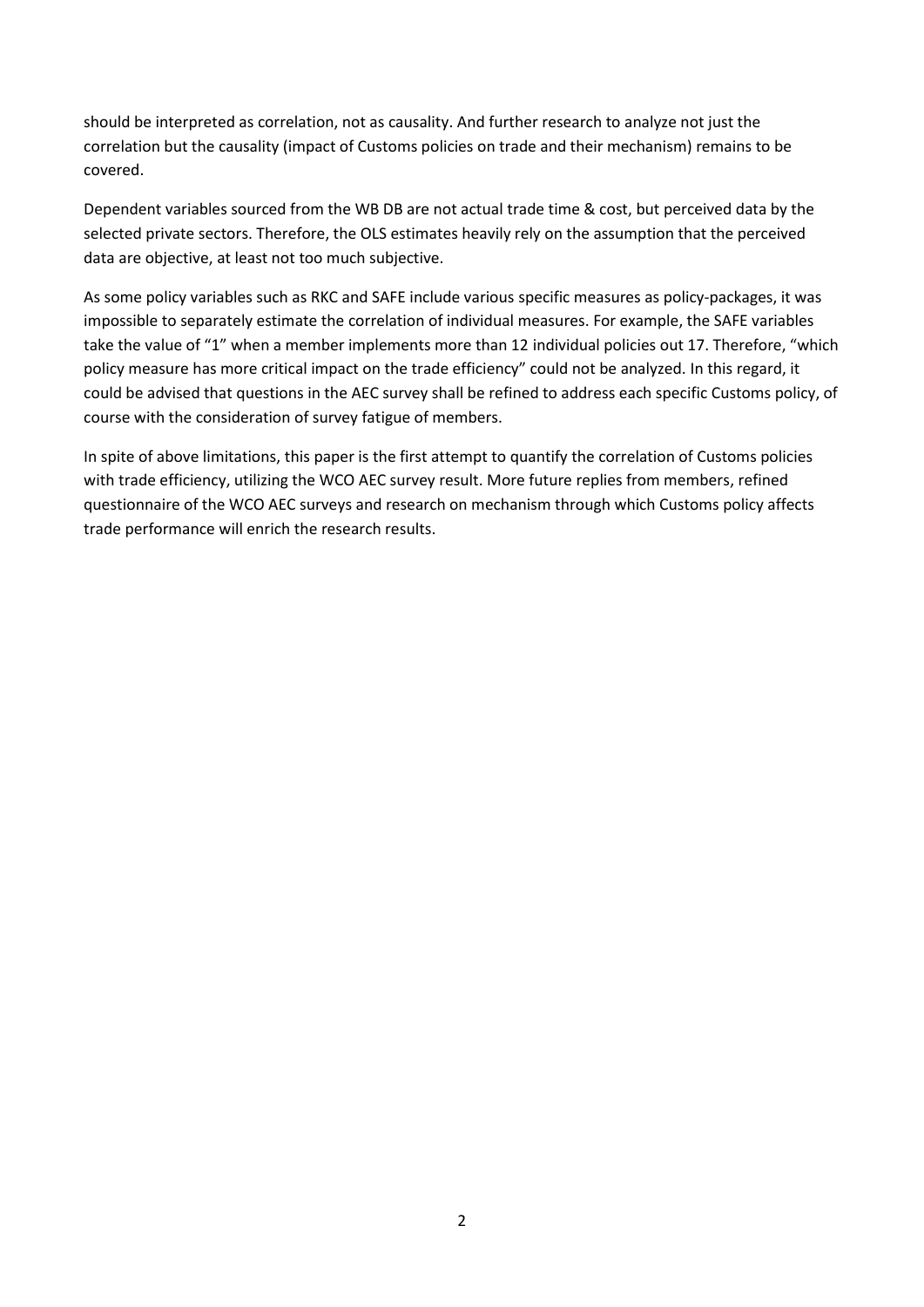## **I. Introduction**

Acknowledging the importance of performance measurement in the Customs context, the World Customs Organization (WCO) developed the Achieving Excellence in Customs (AEC), consisting of 20 indicators to measure policy implementation of members in the four categories; Trade Facilitation and Security; Fair and Effective Revenue Collection; Protection of Society; and Institutional and Human Resource Development.

Utilizing indicators<sup>3</sup> from the WCO AEC survey (2016) and trade efficiency data from other international organizations, this paper estimated *the correlation of Customs policies with trade efficiency (time & cost)*.

The estimation methodology is to analyze the average difference in trade efficiency between countries with each Customs policy and the other countries without it after controlling for countries' economic, administrative and geographical characteristics. The OLS estimation was utilized, and AEC indicators of countries which have not responded to the WCO AEC survey (2016) were predicted with the OECD Trade Facilitation Indicators (TFI) as well as control variables above mentioned.

| Category                         | Sub-category                  | <b>AEC</b> Indicators                              |  |  |  |
|----------------------------------|-------------------------------|----------------------------------------------------|--|--|--|
|                                  |                               | <b>Revised Kyoto Convention</b>                    |  |  |  |
|                                  | Modernized<br>Procedures      | <b>SAFE Frameworks of Standard</b>                 |  |  |  |
|                                  |                               | <b>Time Release Study</b>                          |  |  |  |
| Trade<br><b>Facilitation</b> and | <b>Information</b>            | <b>Electronic Declarations</b>                     |  |  |  |
| Security                         | Technology                    | Data Model                                         |  |  |  |
|                                  |                               | <b>CBM</b>                                         |  |  |  |
|                                  | Partnership &<br>Connectivity | <b>AEO</b>                                         |  |  |  |
|                                  |                               | <b>Single Window</b>                               |  |  |  |
|                                  | Classification                | Latest edition of Harmonized System                |  |  |  |
| Fair and                         | Origin                        | WTO Origin Agreement                               |  |  |  |
| Effective<br>Revenue             | Valuation                     | WTO Valuation Agreement                            |  |  |  |
| Collection                       | <b>Cross-cutting Issues</b>   | Advance rulings                                    |  |  |  |
|                                  |                               | <b>PCA</b>                                         |  |  |  |
|                                  | <b>Risk Management</b>        | Risk Management: Conv., Cargo, Passenger (API/PNR) |  |  |  |
| Protection of                    | Network & Technology          | Control Infrastructure & Partnership               |  |  |  |
| Society                          | <b>Operational Activities</b> | <b>Enforcement Capacity</b>                        |  |  |  |
|                                  | Investigations                | Post Border Control Capacity                       |  |  |  |
| Institutional and                | <b>Strategic Management</b>   | <b>Strategic Planning</b>                          |  |  |  |
| Human Resource                   | <b>Human Resource</b>         | Human Resource Development Policy                  |  |  |  |
| Development                      | Integrity & Governance        | Legal Basis for Anti-corruption                    |  |  |  |

**[Figure 1] Achieving Excellence in Customs (developed by the WCO)**

**<sup>.</sup>**  $3$  Only 8 indicators in the Trade Facilitation and Security were used in the estimations.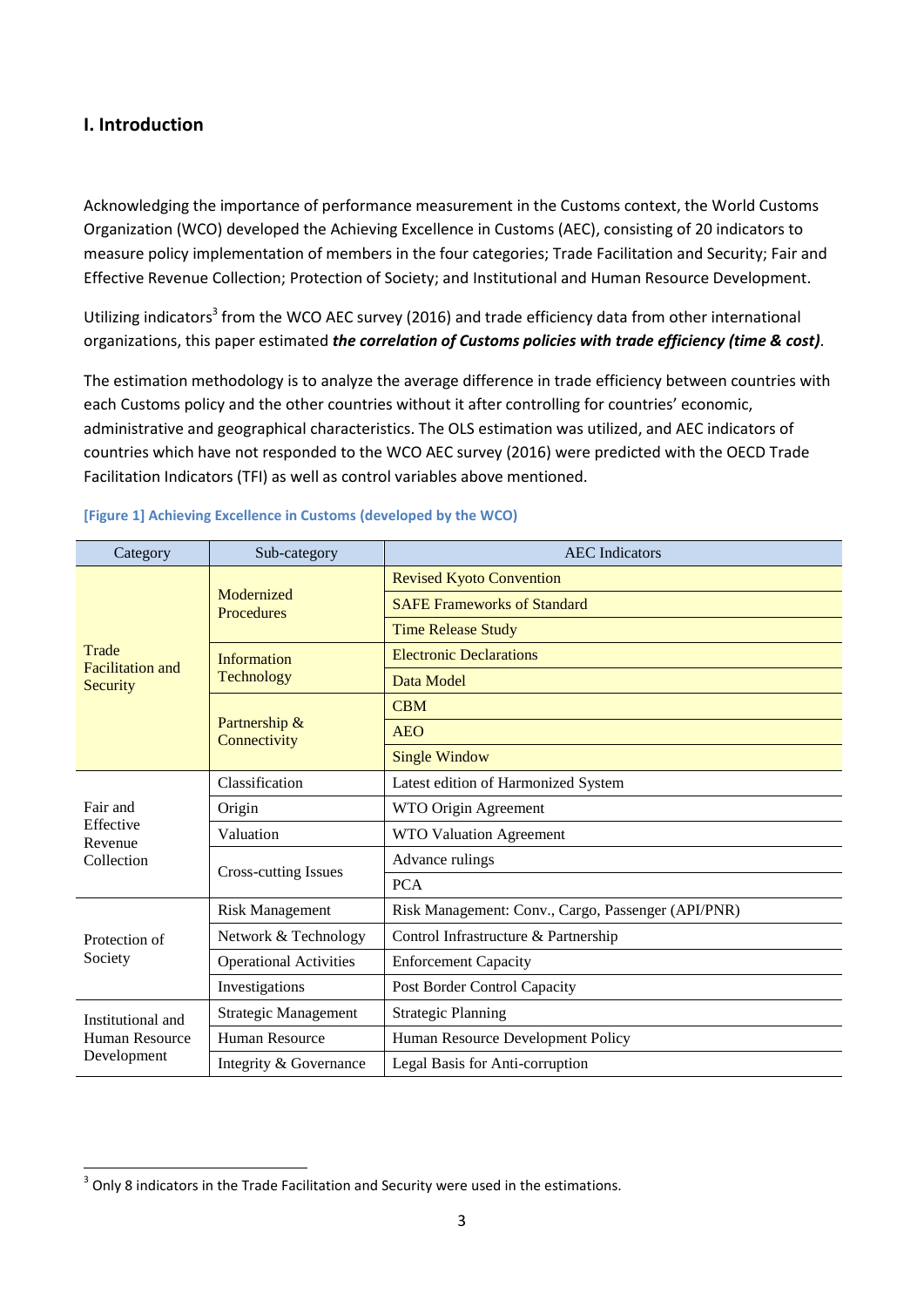## **II. Empirical Specifications and Data**

## **Specifications for OLS estimation**

 $Y_i = \alpha + \beta_{1i}$  Policy<sub>ii</sub> +  $\beta_2$  Income<sub>i</sub> +  $\beta_3$  Landlocked<sub>i</sub> +  $\beta_4$  Governance<sub>i</sub> +  $\beta_5$  Landarea<sub>i</sub> +  $\beta_6$  Region<sub>i</sub> +  $\varepsilon_i$ 

Where,

- i: Country
- j: Customs policy
- Policy: Customs policy indicator from the WCO AEC
- Income: GNI per capita (or income level)
- Landlocked: Having direct access to sea or not
- Governance: Level of governance and Impartiality from OECD TFI
- Landarea: Size of country's land (squared km)
- Region: WCO regional category (6)

## **Interpretation of coefficients (β1j) of policy indicators**

A coefficient of each Customs policy variable could be interpreted as "the average difference in a dependent variable (Y) between the countries with a specific Customs policy j and the countries without the policy" after controlling for other factors' impact on Y.

As this paper used logged value of trade time and cost as dependent variables (logged import time, logged import cost, logged export time and logged export cost), implementing a policy j is associated *with (β1j X 100)% change* in the respective dependent variables.

## **Dependent variables**

**.** 

Dependent variables of trade efficiency were sourced from the World Bank Doing Business (DB) 2017. Overviews of data resources and summary statistics of dependent variables are presented in Table 1 and Table 2.

## **[Table 1] Data sources of dependent variables**

| Organization            | Report              | Data source                          | # of respondents | # of countries |
|-------------------------|---------------------|--------------------------------------|------------------|----------------|
| World Bank <sup>4</sup> | Doing Business 2017 | Survey from<br>domestic contributors | 12,500           | 190            |

<sup>&</sup>lt;sup>4</sup> Data of trade cost & time were sourced from:<http://www.doingbusiness.org/data/distance-to-frontier>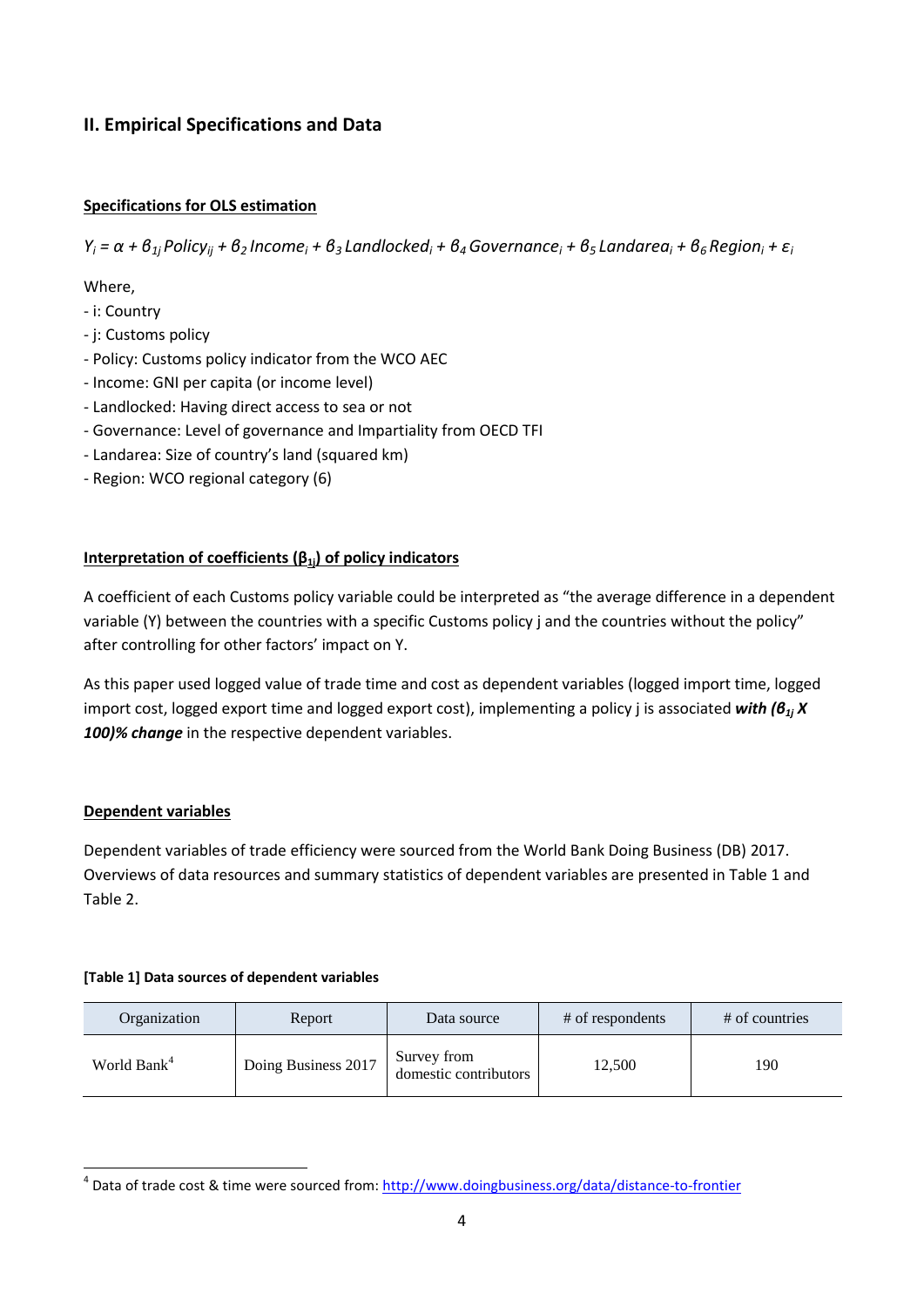#### **[Table 2] Summary statistics of dependent variables**

| Variables <sup>5</sup>   | Data<br>Source | Value description                                                                    | Obs | Min      | Mean   | Max     | Std.Dev |
|--------------------------|----------------|--------------------------------------------------------------------------------------|-----|----------|--------|---------|---------|
| Import <sup>6</sup> time | WB DB<br>2017  | Time to import (document <sup>7</sup> $\&$<br>border <sup>8</sup> compliance), hours | 172 | $\Omega$ | 144.38 | 1330.00 | 170.86  |
| Import cost              | WB DB<br>2017  | Cost to import (document & border<br>compliance), US\$                               | 172 | $\Omega$ | 585.91 | 3914.00 | 563.13  |
| $Export9$ time           | WB DB<br>2017  | Time to import (document $&$<br>border compliance), hours                            | 172 | $\Omega$ | 122.71 | 1212.88 | 145.08  |
| Export cost              | WB DB<br>2017  | Cost to import (document & border<br>compliance), US\$                               | 172 | $\Omega$ | 512.74 | 4722.69 | 544.71  |

#### **Control variables**

1

Trade efficiency of a country is affected not only by Customs policies but also by various factors. This paper tried to capture and isolate the impact of economic development, governmental efficiency & transparency, geographical characteristics and regional location by including control variables in Table 3.

|  |  | [Table 3] Summary statistics of control variables |  |  |
|--|--|---------------------------------------------------|--|--|
|--|--|---------------------------------------------------|--|--|

| Variables                                        | Data<br>Source                    | Value description                                                                                                                                                            | Obs <sup>10</sup> | Min      | Mean | Max  | Std.Dev. |
|--------------------------------------------------|-----------------------------------|------------------------------------------------------------------------------------------------------------------------------------------------------------------------------|-------------------|----------|------|------|----------|
| Landlocked                                       | Wikiped<br>ia                     | 1 if a member is a landlocked<br>country;                                                                                                                                    | 39<br>(22.7%)     |          |      |      |          |
|                                                  |                                   | 0 otherwise                                                                                                                                                                  | 133<br>$(77.3\%)$ |          |      |      |          |
|                                                  |                                   | Total                                                                                                                                                                        | 172               |          |      |      |          |
| Governance<br>(Governance)<br>&<br>Impartiality) | <b>OECD</b><br>TFI<br>$2016^{11}$ | Values between 0 and 2<br>(Clearly established and<br>transparent structures and<br>function, sanction against<br>misconduct, Ethics policy,<br>internal audit system, etc.) | 172               | $\Omega$ | 1.01 | 2.00 | 0.71     |

<sup>&</sup>lt;sup>5</sup> For time and cost variables, transformed logged value (ln(Y+1)) were used to enhanced goodness-of-fit of regressions.  $^6$  Defined as "Importing containerized auto parts from its natural import partner (from which it imports the largest value)" by the WB DB 2017

 $^7$  Defined as "Obtaining, preparing and submitting documents during transport, clearance, inspections and port or border handling in origin economy; Obtaining, preparing and submitting documents required by destination economy and any transit economies; Covers all documents required by law and in practice, including electronic submissions of information as well as non-shipment-specific documents necessary to complete the trade" by the WB DB 2017

 $^8$  Defined as "Customs clearance and inspections by customs; Inspections by other agencies (if applied to more than 10% of shipments); Port or border handling at most widely used port or border of economy" by the WB DB 2017

 $^9$  Defined as "Exporting a product of comparative advantage (defined by the largest export value) to its natural export partner (the economy that is the largest purchaser of this product)" by the WB DB 2017

 $^{10}$  As these are the numbers of observations only used in the estimations, they are different from original data sources.

<sup>11</sup> OECD Trade Facilitation Indicators sourced from http://sim.oecd.org/default.ashx?ds=TFI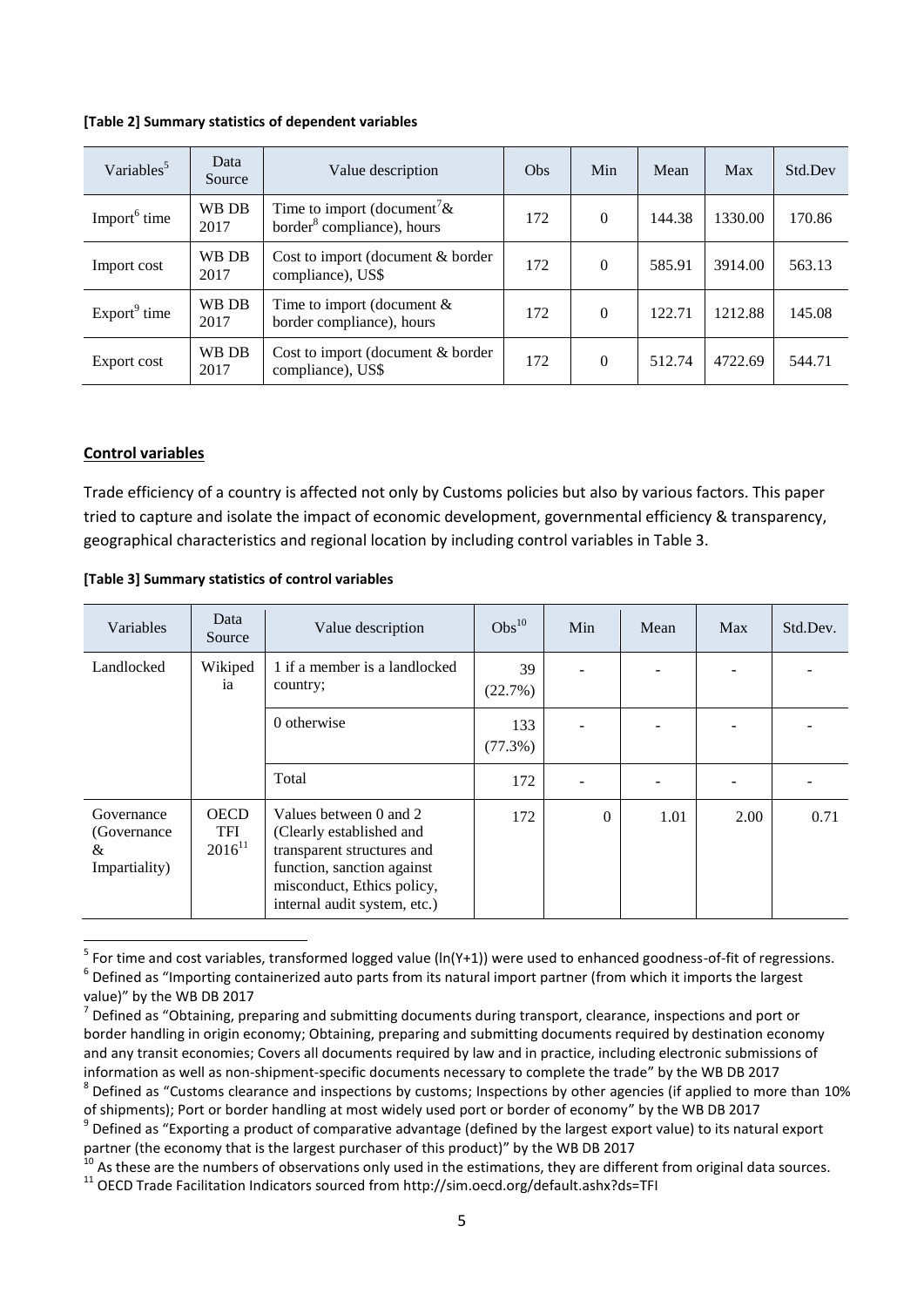| Landarea                          | <b>WB</b><br>2016  | Squared km                                          | 172              | 300                      | 745,781                  | 16,376,870               | 1,941,488 |
|-----------------------------------|--------------------|-----------------------------------------------------|------------------|--------------------------|--------------------------|--------------------------|-----------|
| $Income12$<br>(GNI per<br>capita) | <b>WB</b><br>2015  | GNI per capita 2015, Atlas<br>method (current US\$) | 172              | 260                      | 13,397                   | 93,530                   | 18,808    |
| Income<br>$\text{group}^{13}$     | <b>WB</b><br>2017  | High income<br>$(>= $ 12,476 \text{ in } 2015)$     | 51<br>(29.5%)    | $\sim$                   |                          | L,                       |           |
| (GNI per<br>capita)               |                    | Low income<br>$\left( \leq 1,025 \right)$           | 29<br>(17.3%)    |                          |                          |                          |           |
|                                   |                    | Lower middle income<br>$\left( \leq 4, 035 \right)$ | 48<br>(27.8%)    | $\overline{\phantom{a}}$ | $\overline{\phantom{a}}$ | $\blacksquare$           |           |
|                                   |                    | Upper middle income<br>$\left( \leq 12,475 \right)$ | 44<br>$(25.4\%)$ | $\overline{\phantom{a}}$ |                          |                          |           |
|                                   |                    | Total                                               | 172              | $\sim$                   |                          | $\blacksquare$           |           |
| Region                            | <b>WCO</b><br>2017 | Middle East&North Africa                            | 17<br>$(9.8\%)$  |                          |                          |                          |           |
|                                   |                    | West&Central Africa                                 | 23<br>$(13.3\%)$ | $\sim$                   | $\overline{\phantom{m}}$ | $\overline{\phantom{a}}$ |           |
|                                   |                    | East&South Africa                                   | 23<br>$(13.9\%)$ | $\blacksquare$           | $\overline{\phantom{m}}$ | $\overline{\phantom{a}}$ |           |
|                                   |                    | Latin and Northern America                          | 28<br>$(16.2\%)$ | $\blacksquare$           |                          |                          |           |
|                                   |                    | Europe                                              | 49<br>(28.3%)    | ÷                        |                          | ٠                        |           |
|                                   |                    | Asia&Pacific                                        | 32<br>$(18.5\%)$ |                          |                          |                          |           |
|                                   |                    | Total                                               | 172              | $\blacksquare$           |                          |                          |           |

In the specification (1) of regressions (Table 6 ~ 12), *GNI per capita (logged)*, *being Landlocked*, *Governance & impartiality, Land area (logged)* and dummy variables of *Region* were included as control variables. In the specification (2), GNI per capita (logged) was replaced with dummy variables of *Income level* (Low-, Lower middle-, Upper middle- and High-income). Including both of *region* and *income* dummy variables affected the statistical significance of some estimates negatively with enlarged standard errors. However, dummies seem to effectively capture unobserved characteristics at each group level, mitigating omitted variable concerns with enhanced power to explain the variation of dependent variables (higher  $R^2$ /adjusted  $R^2$ ).

All control variables except *Landlocked<sup>14</sup>* presented significant coefficients and expected signs in the regressions of trade efficiency. The regressions of dependent variables on these control variables are presented in Table 6.

**.** 

<sup>&</sup>lt;sup>12</sup> http://data.worldbank.org/indicator/NY.GNP.ATLS.CD

<sup>13</sup> https://datahelpdesk.worldbank.org/knowledgebase/articles/906519-world-bank-country-and-lending-groups

 $14$  Coefficients of landlocked were not significant mainly due to the correlation with regional dummy variables.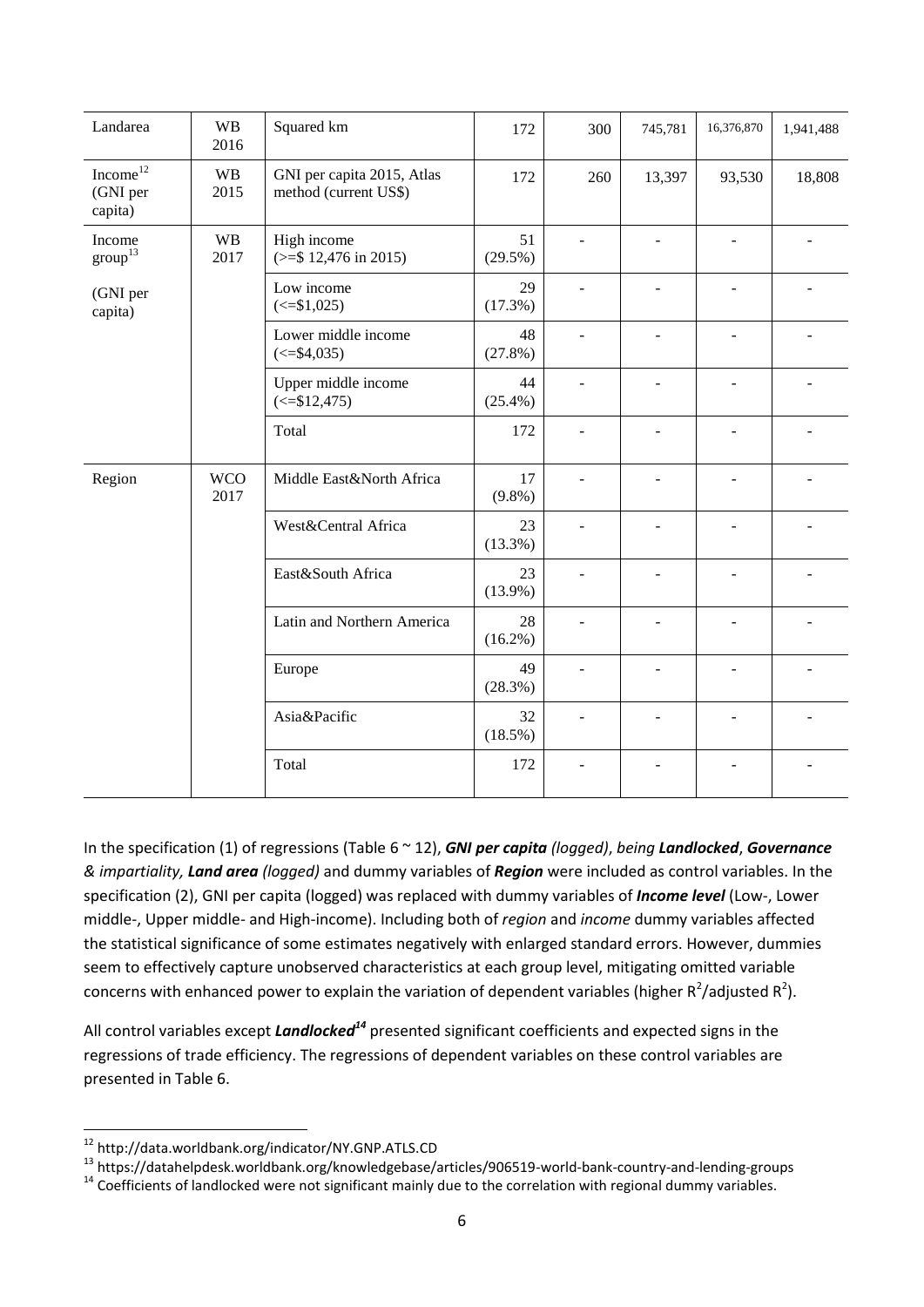## **Independent variables with Multiple Imputations (MICE package of R)**

Independent variables on Customs policies are collected from the WCO AEC survey 2016. However, only 106 members out of 181 responded to the WCO AEC survey 2016, and in the process of matching the survey data with the dependent and control variables from other sources, only 101 data survived.

| Variables   | Data            | Value description                                                                                                          | Number of observed data |            |           |  |
|-------------|-----------------|----------------------------------------------------------------------------------------------------------------------------|-------------------------|------------|-----------|--|
|             | Source          |                                                                                                                            | Total                   | Value= $0$ | $Value=1$ |  |
| <b>RKC</b>  | <b>WCO</b>      | 1 if a member ratified the Revised Kyoto<br>Convention;<br>0 otherwise                                                     | 181                     | 71         | 110       |  |
| <b>SAFE</b> | WCO AEC<br>2016 | 1 if a member's Customs legislation<br>complies with more than 11 out of 17<br>standards in SAFE Framework;<br>0 otherwise | 101                     | 38         | 63        |  |
| <b>SW</b>   | WCO AEC<br>2016 | 1 if a Single Window system was<br>established;<br>0 otherwise                                                             | 101                     | 67         | 34        |  |

#### **[Table 4] Observed data of independent variables**

**.** 

This independent variable data has two limitations. One is the small sample size, and the other is a concern that this sample may not properly represent the world statistics, as countries with less trade efficiency are less likely to report their trade related policy data. Table 5 and Figure 2 present that countries which did not respond to the WCO AEC survey have longer import/export time and higher import/export cost compared to countries which responded to the survey, evidencing that the second concern above is plausible. All the differences in trade time & cost between two groups are statistically significant at the 1% significance level<sup>15</sup>.

| [Table 5] Comparison of trade time \$ cost between the responded and the no-responded countries |  |  |
|-------------------------------------------------------------------------------------------------|--|--|
|-------------------------------------------------------------------------------------------------|--|--|

|                |     | All countries |          |        | Countries with response<br>to WCO AEC survey |       |     |        | Countries with no response<br>to the WCO AEC survey |       |              |        |
|----------------|-----|---------------|----------|--------|----------------------------------------------|-------|-----|--------|-----------------------------------------------------|-------|--------------|--------|
|                | Obs | Mean          | Min      | Max    | Obs                                          | Mean  | Min | Max    | Obs                                                 | Mean  | Min          | Max    |
| Import<br>time | 172 | 144.4         | $\Omega$ | 1330.0 | 101                                          | 92.8  | 0.5 | 505.0  | 71                                                  | 217.8 | $\theta$     | 1330.0 |
| Import<br>cost | 172 | 585.9         | $\Omega$ | 3914.0 | 101                                          | 459.6 | 0.0 | 2255.9 | 71                                                  | 765.6 | $\mathbf{0}$ | 3914.0 |
| Export<br>time | 172 | 122.7         | $\Omega$ | 1212.9 | 101                                          | 84.6  | 0.5 | 598.8  | 71                                                  | 176.9 | $\mathbf{0}$ | 1212.9 |
| Export<br>cost | 172 | 512.7         | $\Omega$ | 4722.7 | 101                                          | 395.4 | 0.0 | 1837.5 | 71                                                  | 679.7 | $\mathbf{0}$ | 4722.7 |

<sup>&</sup>lt;sup>15</sup> The null hypothesis that true difference in mean between two groups is equal is rejected at the 1% significance level for import time, import cost, export time and export cost. T-statistics of t-test are respectively 4.54, 3.42, 3,89 and 3.15.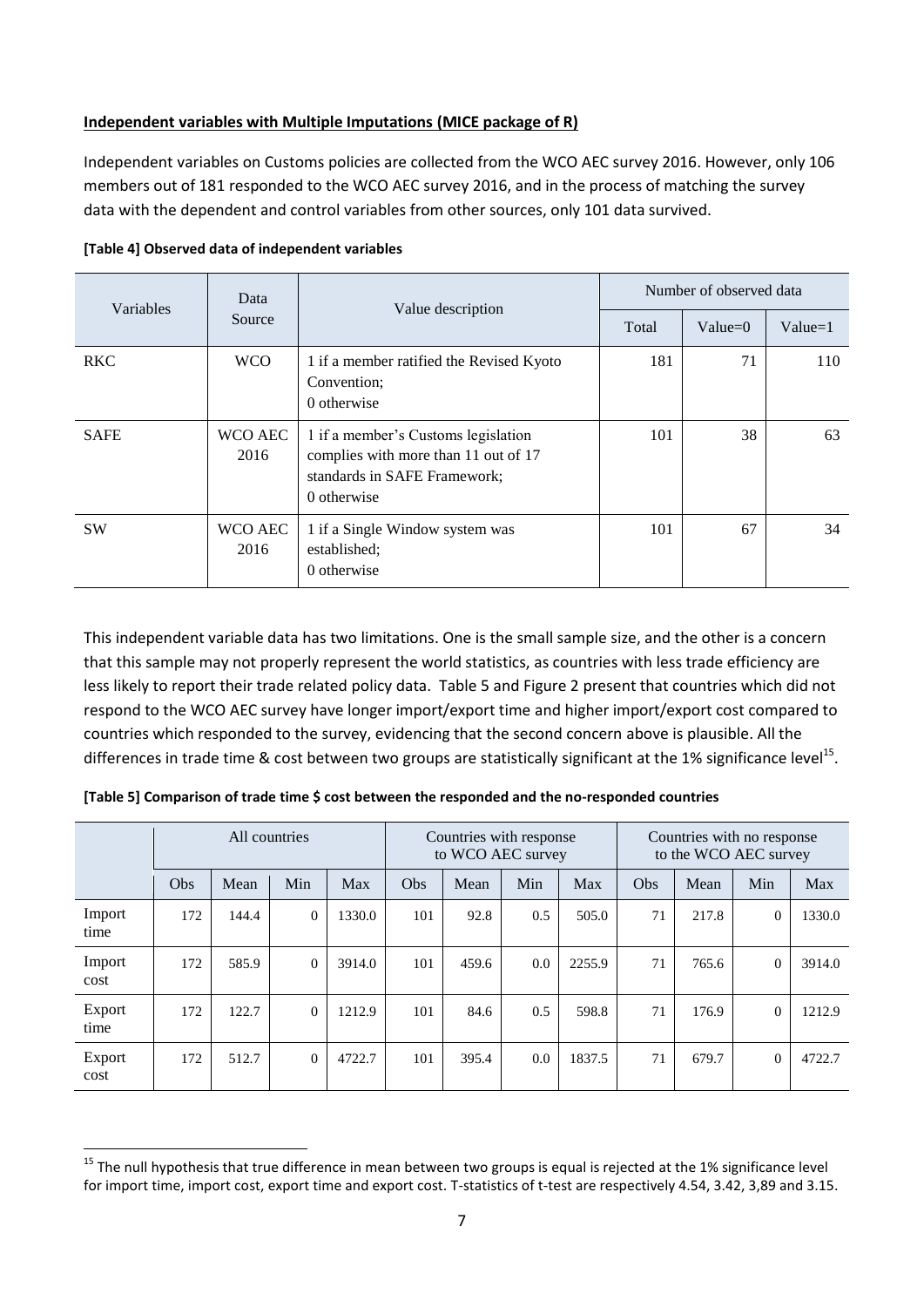

## **[Figure 2] Comparison of trade efficiency between No-responded and Responded countries**

To mitigate problems from a small and biased sample, the MICE package of R were used<sup>16</sup> to predict missing (not reported) variables of 71 countries. Each missing value was predicted by OLS estimate based on its correlation with OECD Trade Facilitation Indicators (TFI) as well as the control variables in the specifications. The predicted values are good proxies of missing values (WCO AEC indicators), as the OECD TFIs are designed to measure the extent to which countries are implementing the WTO Trade Facilitation Agreement (TFA), and most provisions of the WTO TFA are mainly composed of Customs policy tools and instruments.

**<sup>.</sup>** <sup>16</sup>https://cran.r-project.org/web/packages/mice/mice.pdf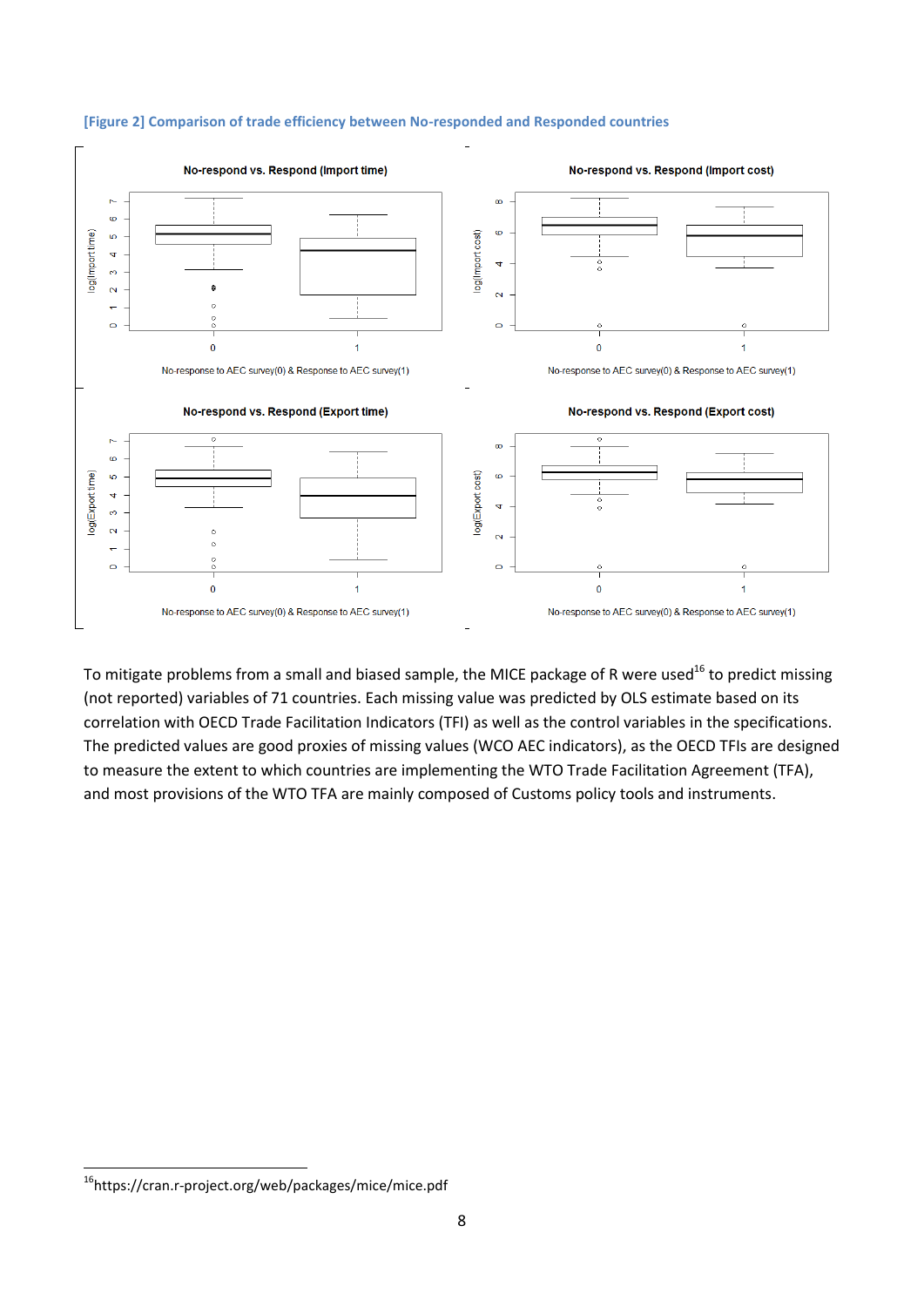## **III. Results<sup>17</sup>**

**.** 

Among 8 AEC indicators in the category of "trade facilitation and security", only *RKC* and *SAFE* presented statistically significant correlation with trade efficiency. The OLS estimates with predicted data (by MICE packages) and with only observed data are respectively presented in Table  $7 \approx 12$ .

## **Revised Kyoto Convention (RKC)<sup>18</sup>**

The ratification of *Revised Kyoto Convention (RKC)*, a blueprint for modern and efficient Customs procedures, presented statistically significant correlation with trade efficiency indicators.

Without consideration of countries' economic and geographical characteristics and administrative development level, simple comparisons of trade efficiency indicators between countries that ratified the RKC and those that have not are presented in Figure 3. The box plots visualize that countries with the RKC are more likely to have less import time, lower import cost, less export time and lower export cost.



#### **[Figure 3] Comparison of trade efficiency between No-RKC vs. RKC countries**

<sup>&</sup>lt;sup>17</sup>Due to the high correlation among independent variables, coefficients of each independent variable were estimated separately to avoid multicollinearity problems such as such as low significance levels, wrong sign or an implausible magnitude of coefficients.

<sup>18</sup> http://www.wcoomd.org/en/topics/facilitation/instrument-and-tools/conventions/pf\_revised\_kyoto\_conv.aspx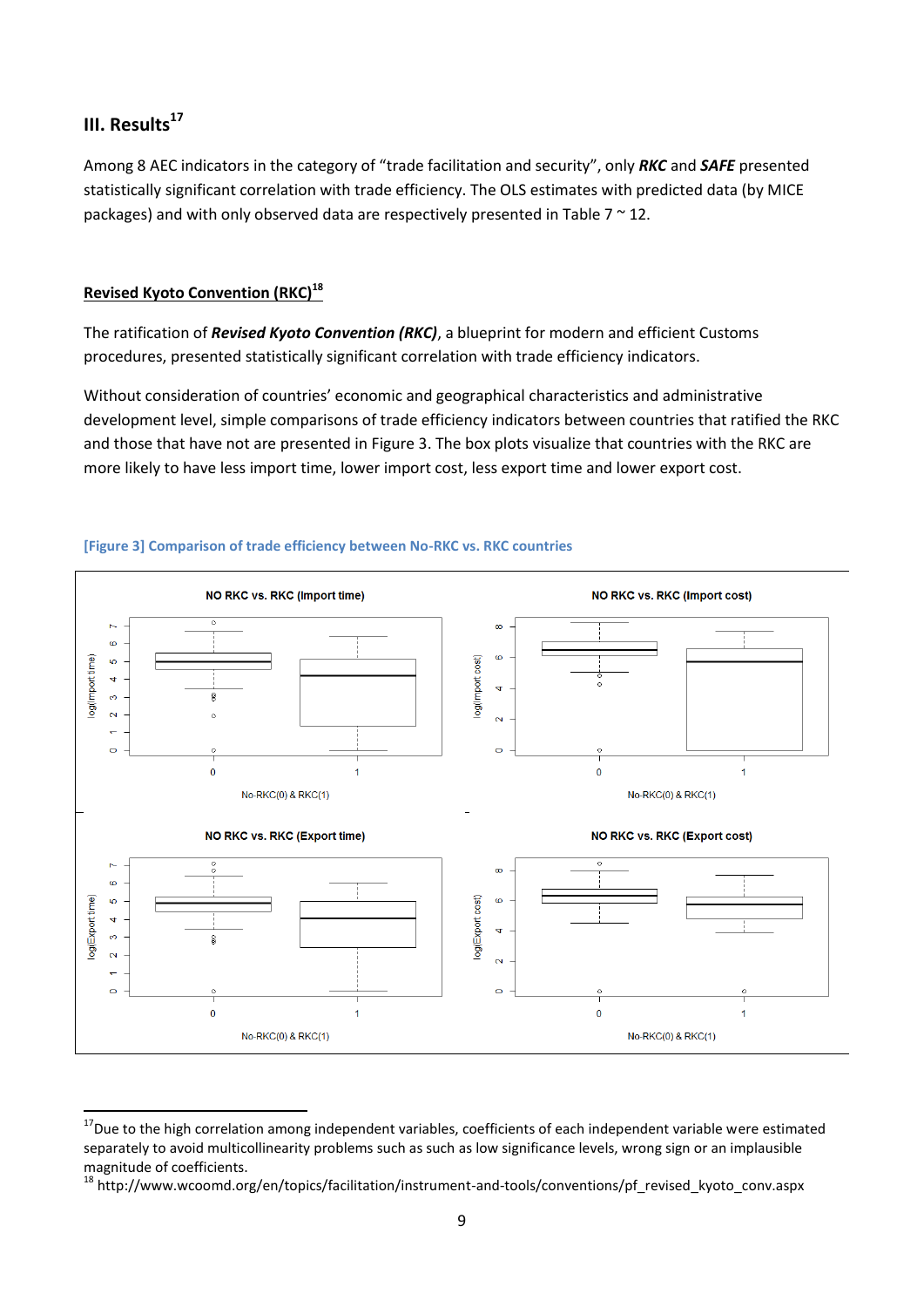With consideration of control variables (OLS estimation), the RTA ratification was associated with the *less import time on average by 62~64%, lower import cost by 63~64% and less export time by 63~69%* (Table 7). Among countries which ratified the RKC, RKC duration (the number of years since a country ratified the RKC) was significantly correlated with the less import time and lower import cost. In details, *additional 1 year since the RKC ratification* (1 more year implementation of RKC provisions) was associated with *less import time by 6~7%* and *lower import cost by 9%* (Table 8).

## **SAFE Framework of Standards (SAFE)<sup>19</sup>**

The implementing more than 12 out of 17 *SAFE Framework of Standards (SAFE)*, balancing trade facilitation and security measures through Customs-business partnership, was significantly correlated with trade efficiency indicators.

Without consideration of countries' economic and geographical characteristics and administrative development level, simple comparisons of trade efficiency indicators between countries that implement the SAFE packages and those that have not are presented in Figure 4. The box plots visualize that countries with the SAFE are more likely to have less trade time and cost.



#### **[Figure 4] Comparison of trade efficiency between No-SAFE vs. SAFE countries<sup>20</sup>**

 $\overline{a}$ 

<sup>&</sup>lt;sup>19</sup>17 standards: Integrated supply chain management; Cargo inspection authority; Modern technology in inspection equipment; Risk management systems; Selectivity&profiling & targeting; Advance electronic information; Targeting and communication; Performance measurement; Security assessment; Employee integrity; Outbound security inspections; Partnership; Security; Authorisation; Technology; Communication; and Facilitation.

 $^{20}$  Data are from the first set out of 50 which are predicted by the MICE package.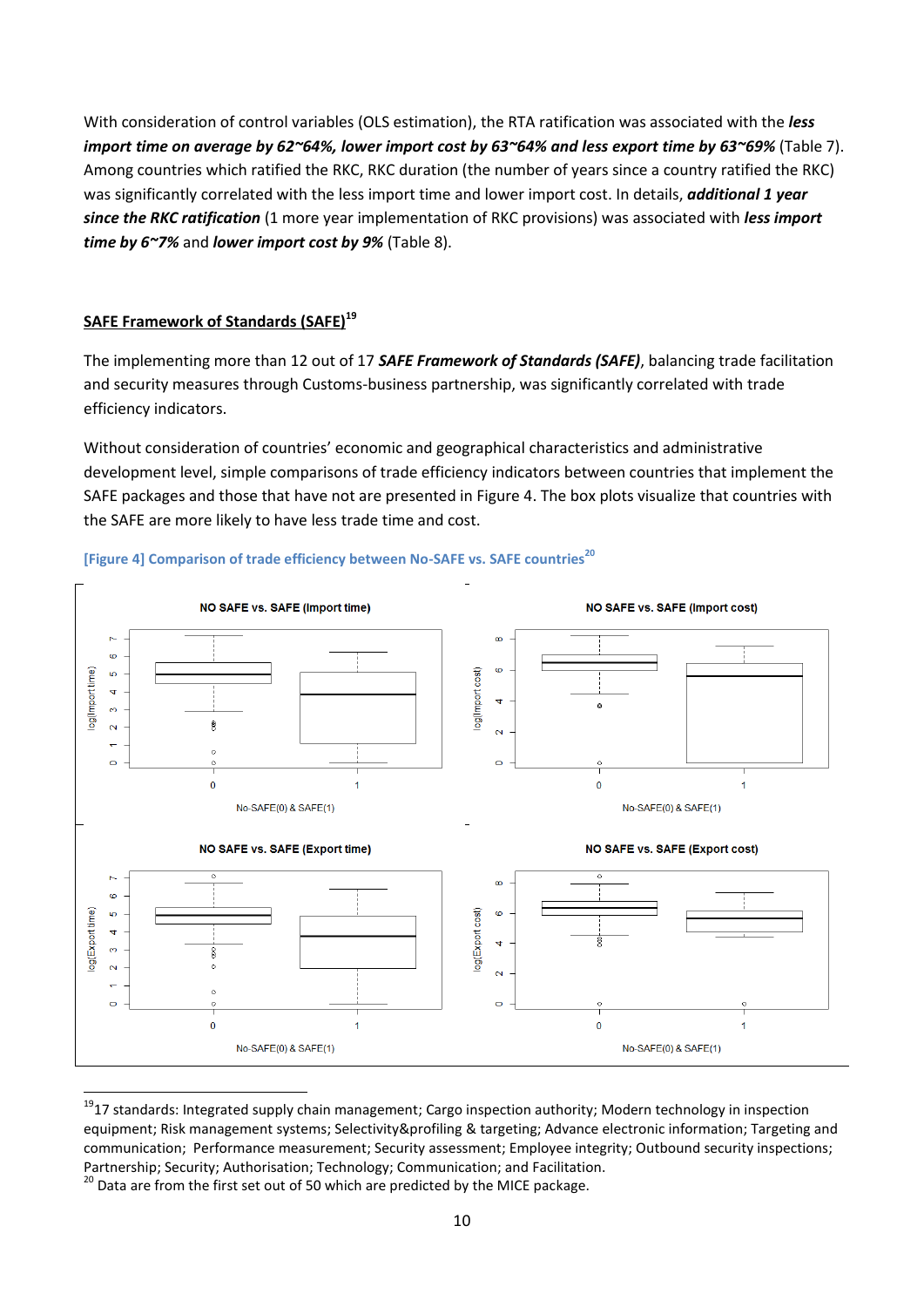With consideration of control variables, implementing the SAFE packages was significantly correlated with *less import time by 65~71%*, *lower import cost by 68%*, *less export time by 70~78%* and *lower export cost by 71%* (Table 9).

This correlation deserves high attention as it evidences that Customs policies for facilitating trade and securing trade safety are not incompatible. In other words, **trade could be more facilitated even when trade security is more guaranteed**. Regressions only with observed data presented similar results, which are presented in Table 10.

## **Single Window (SW)**

*Single Window* (SW) presented no significant correlation with trade efficiency indicators in the OLS estimation of MICE package. However, in contrast to the RKC and SAFE, unexpected results were found in the simple comparison (Figure 4) and OLS estimation with only observed dataset (Table 12).

Simple comparisons of trade efficiency indicators between countries with the SW and those without it are presented in Figure 5. The box plots visualize that countries with the SW are distributed in the higher area of trade time and cost, and the means of two groups are similar to each other in trade time and cost.



## **[Figure 5] Comparison of trade efficiency between No-SW vs. SW countries<sup>21</sup>**

**<sup>.</sup>**  $^{21}$  Data are from the first set out of 50 which are predicted by the MICE package.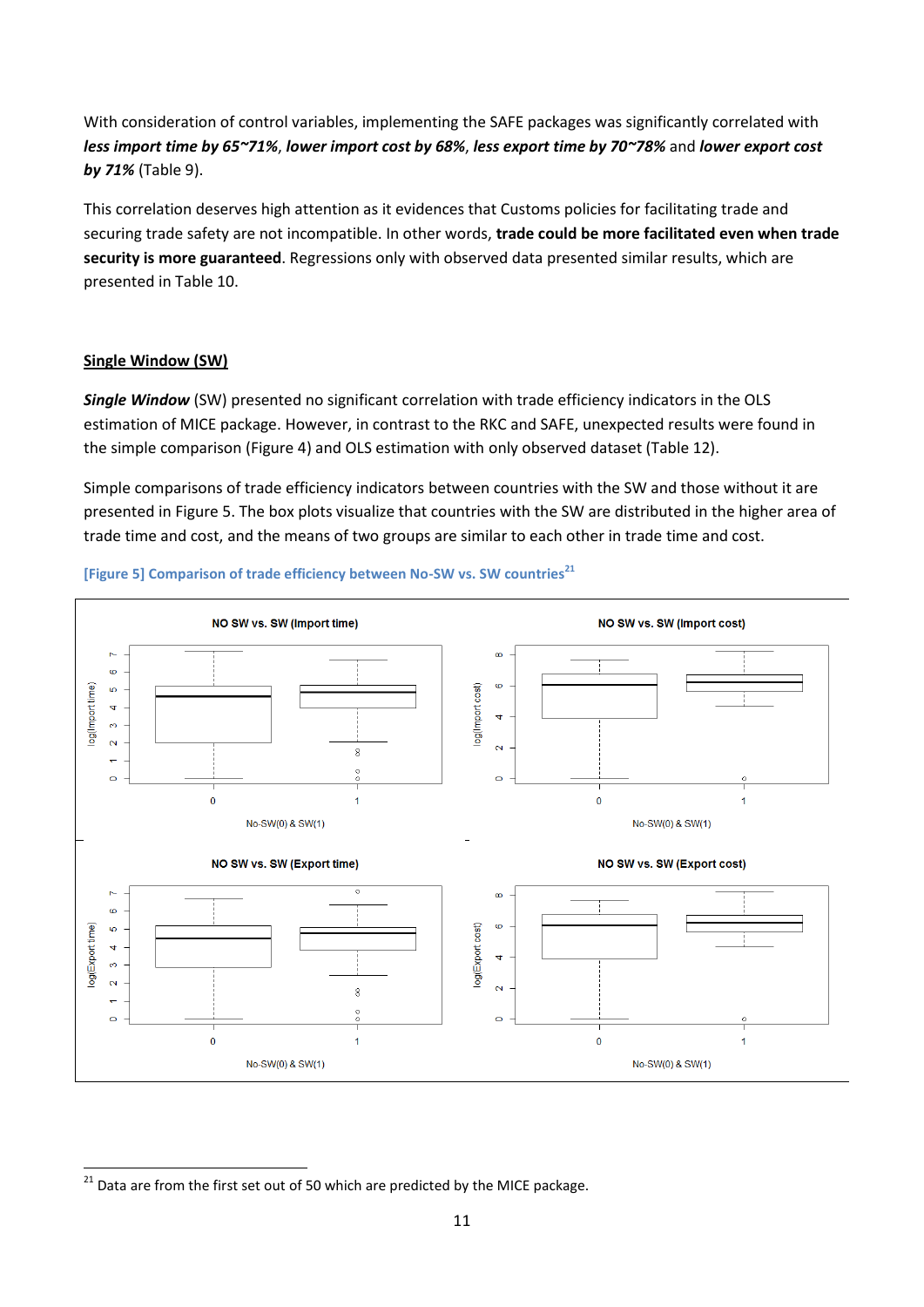Furthermore, given data and methodology, the OLS estimation only with observed data showed unexpected positive correlation between SW and trade time & cost (Table 12).

An expert group in the WCO pointed out that a successful implementation of SW requires not only the establishment of a system, but also strong commitment of the government, sound coordination among border management agencies and advanced data exchange among all stakeholders. Therefore, most members have been taking a phased-approach in SW implementation, which may temporarily lead to more administrative burden and cost during the transitional and immature periods. From a data perspective, this unexpected result may be attributed to measurement errors due to the ambiguous definition of SW in the AEC survey. For example, only 27.5% of high-income countries declared that they established the SW, while 35% of the rest income groups responded that they have SWs.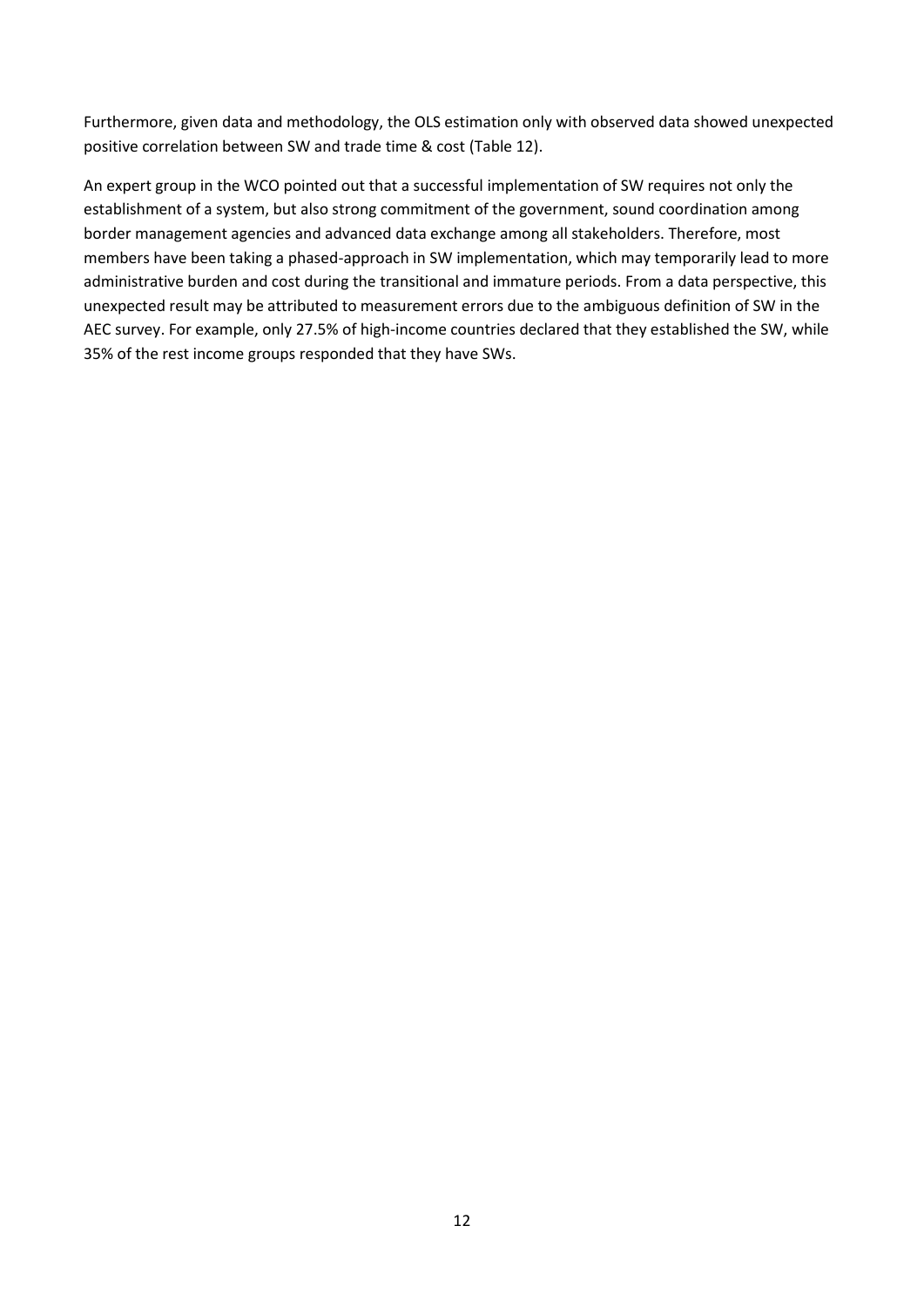## **IV. Limitations & implications**

As this paper does not use time-series data, country-specific characteristics other than Customs policies are not fully controlled for, being exposed to the risk of various omitted variable problems. To mitigate this concern, dummy variables of income level and regional location were used to alternatively capture as much as unobserved characteristics of countries at the group levels. Still, the coefficients of Customs policies should be interpreted as correlation, not as causality. And further research to analyze not just the correlation but the causality (impact of Customs policies on trade and their mechanism) remains to be covered.

Dependent variables sourced from the WB DB are not actual trade time & cost, but perceived data by the selected private sectors. Therefore, the OLS estimates heavily rely on the assumption that the perceived data are objective, at least not too much subjective.

As some policy variables such as RKC and SAFE include various specific measures as policy-packages, it was impossible to separately estimate the correlation of individual measures. For example, the SAFE variables take the value of "1" when a member implements more than 12 individual policies out 17. Therefore, "which policy measure has more critical impact on the trade efficiency" could not be analyzed. In this regard, it could be advised that questions in the AEC survey shall be refined to address each specific Customs policy, of course with the consideration of survey fatigue of members.

In spite of above limitations, this paper is the first attempt to quantify the correlation of Customs policies with trade efficiency, utilizing the WCO AEC survey result. More future replies from members, refined questionnaire of the WCO AEC surveys and research on mechanism through which Customs policy affects trade performance will enrich the research results.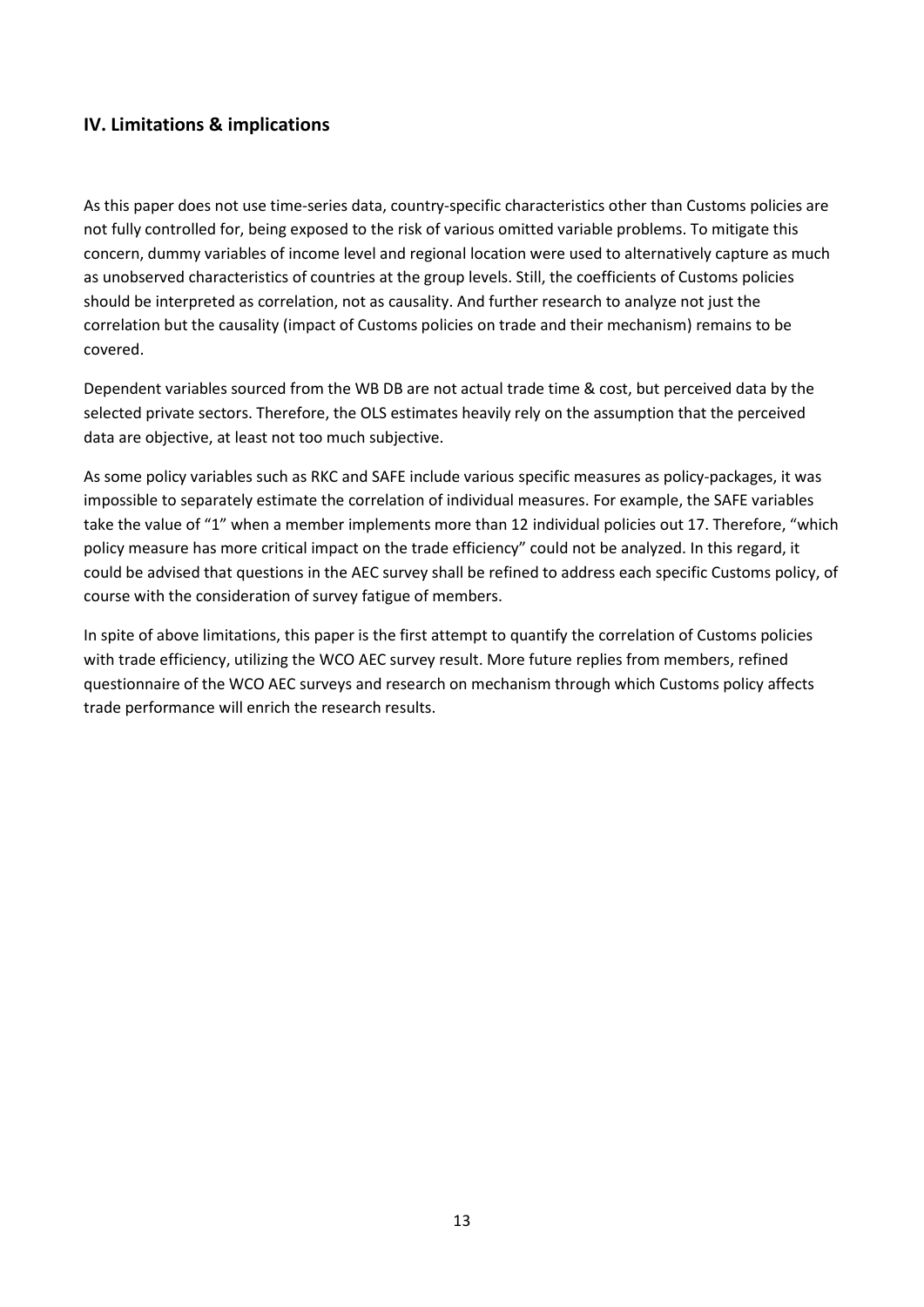|                     |             | ln(import time) |             | In(import cost) |             | ln(export time) |             | ln(export cost) |
|---------------------|-------------|-----------------|-------------|-----------------|-------------|-----------------|-------------|-----------------|
|                     | (1)         | (2)             | (1)         | (2)             | (1)         | (2)             | (1)         | (2)             |
| Low income          |             | $1.233***$      |             | 0.915           |             | 0.511           |             | 0.251           |
|                     |             | (0.449)         |             | (0.641)         |             | (0.424)         |             | (0.611)         |
| Lower middle income |             | $0.991***$      |             | $0.956$ **      |             | $0.733***$      |             | 0.519           |
|                     |             | (0.309)         |             | (0.442)         |             | (0.292)         |             | (0.421)         |
| Upper middle income |             | $0.895***$      |             | $1.051***$      |             | $0.713***$      |             | $0.956**$       |
|                     |             | (0.284)         |             | (0.407)         |             | (0.269)         |             | (0.388)         |
| GNIpc(log)          | $-0.243***$ |                 | $-0.120$    |                 | $-0.153$    |                 | 0.032       |                 |
|                     | (0.101)     |                 | (0.144)     |                 | (0.095)     |                 | (0.137)     |                 |
| Governance          | $-0.481***$ | $-0.421$ **     | $-0.667***$ | $-0.529**$      | $-0.571***$ | $-0.531***$     | $-0.842***$ | $-0.681***$     |
|                     | (0.171)     | (0.166)         | (0.244)     | (0.237)         | (0.161)     | (0.156)         | (0.233)     | (0.226)         |
| Landlocked          | 0.070       | 0.039           | 0.179       | 0.136           | $-0.070$    | $-0.040$        | $-0.109$    | $-0.112$        |
|                     | (0.253)     | (0.253)         | (0.361)     | (0.362)         | (0.238)     | (0.239)         | (0.344)     | (0.345)         |
| Landsize(log)       | $0.102***$  | $0.080^{*}$     | $-0.051$    | $-0.088$        | $0.143***$  | $0.126***$      | 0.054       | 0.014           |
|                     | (0.045)     | (0.045)         | (0.064)     | (0.065)         | (0.042)     | (0.043)         | (0.061)     | (0.062)         |
| <b>Region MENA</b>  | 0.217       | 0.307           | 0.166       | 0.316           | $-0.546$    | $-0.491$        | $-0.417$    | $-0.290$        |
|                     | (0.391)     | (0.387)         | (0.559)     | (0.554)         | (0.369)     | (0.366)         | (0.533)     | (0.528)         |
| Region WCA          | $-0.038$    | 0.050           | 0.224       | 0.365           | $-0.137$    | 0.106           | 0.015       | 0.193           |
|                     | (0.370)     | (0.387)         | (0.528)     | (0.554)         | (0.349)     | (0.366)         | (0.504)     | (0.528)         |
| Region ESA          | $-0.578$    | $-0.517$        | $-0.194$    | $-0.125$        | $-0.532$    | $-0.357$        | $-0.120$    | $-0.077$        |
|                     | (0.356)     | (0.368)         | (0.509)     | (0.526)         | (0.336)     | (0.348)         | (0.486)     | (0.501)         |
| Region AMS          | 0.112       | 0.086           | 0.424       | 0.385           | $-0.092$    | $-0.124$        | 0.088       | $-0.019$        |
|                     | (0.323)     | (0.329)         | (0.461)     | (0.471)         | (0.304)     | (0.311)         | (0.440)     | (0.449)         |
| Region EUR          | $-2.346***$ | $-2.218***$     | $-3.147***$ | $-2.940***$     | $-1.958***$ | $-1.870***$     | $-2.122***$ | $-1.961***$     |
|                     | (0.305)     | (0.309)         | (0.436)     | (0.442)         | (0.288)     | (0.292)         | (0.416)     | (0.421)         |
| Constant            | $6.039***$  | $3.394***$      | $8.262***$  | $6.754***$      | $4.946***$  | $3.235***$      | $5.996***$  | $6.081***$      |
|                     | (1.054)     | (0.552)         | (1.505)     | (0.790)         | (0.994)     | (0.522)         | (1.436)     | (0.753)         |
| Observations        | 172         | 172             | 172         | 172             | 172         | 172             | 172         | 172             |
| ${\bf R}^2$         | 0.593       | 0.610           | 0.522       | 0.542           | 0.527       | 0.545           | 0.364       | 0.391           |
| Adjusted $R^2$      | 0.570       | 0.584           | 0.496       | 0.510           | 0.500       | 0.514           | 0.329       | 0.349           |

#### **[Table 6] Control variables check for Trade Performance**

*Note:* Standard errors in parentheses.  $p<0.1$ ;  $p<0.05$ ;  $p<0.01$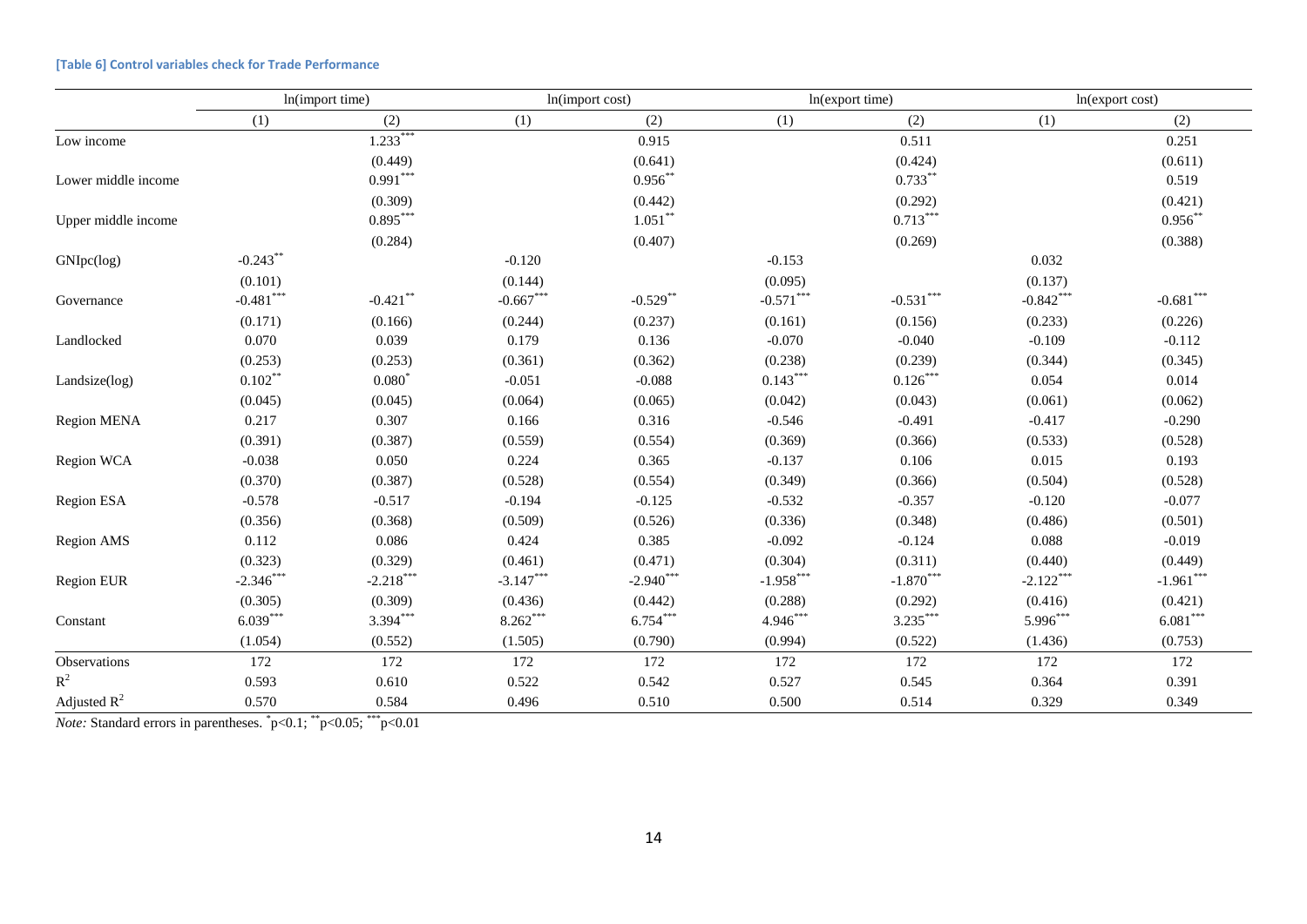|                     |                       | In(import time)       |                       | In(import cost)       |             | ln(export time)         |             | ln(export cost)              |  |
|---------------------|-----------------------|-----------------------|-----------------------|-----------------------|-------------|-------------------------|-------------|------------------------------|--|
|                     | (1)                   | (2)                   | (1)                   | (2)                   | (1)         | (2)                     | (1)         | (2)                          |  |
| <b>RKC</b>          | $-0.618$ **           | $-0.635***$           | $-0.634$ <sup>*</sup> | $-0.641$ <sup>*</sup> | $-0.633***$ | $-0.688$ <sup>***</sup> | $-0.515$    | $-0.529$                     |  |
|                     | (0.249)               | (0.246)               | (0.359)               | (0.355)               | (0.234)     | (0.230)                 | (0.344)     | (0.339)                      |  |
| Low income          |                       | $1.002***$            |                       | 0.682                 |             | 0.261                   |             | 0.058                        |  |
|                     |                       | (0.450)               |                       | (0.650)               |             | (0.422)                 |             | (0.621)                      |  |
| Lower middle income |                       | $0.896***$            |                       | $0.860*$              |             | $0.630^{\ast\ast}$      |             | 0.440                        |  |
|                     |                       | (0.306)               |                       | (0.442)               |             | (0.287)                 |             | (0.422)                      |  |
| Upper middle income |                       | $0.863***$            |                       | $1.019***$            |             | $0.679**$               |             | $0.930**$                    |  |
|                     |                       | (0.280)               |                       | (0.404)               |             | (0.263)                 |             | (0.386)                      |  |
| GNIpc(log)          | $-0.193$ <sup>*</sup> |                       | $-0.069$              |                       | $-0.102$    |                         | 0.074       |                              |  |
|                     | (0.101)               |                       | (0.146)               |                       | (0.095)     |                         | (0.140)     |                              |  |
| Governance          | $-0.375***$           | $-0.301$ <sup>*</sup> | $-0.559$ **           | $-0.408$ <sup>*</sup> | $-0.463***$ | $-0.401$ **             | $-0.754***$ | $\textbf{-0.581}^{\ast\ast}$ |  |
|                     | (0.174)               | (0.169)               | (0.250)               | (0.244)               | (0.163)     | (0.159)                 | (0.239)     | (0.234)                      |  |
| Landlocked          | 0.059                 | 0.036                 | 0.167                 | 0.133                 | $-0.082$    | $-0.043$                | $-0.118$    | $-0.115$                     |  |
|                     | (0.249)               | (0.249)               | (0.359)               | (0.360)               | (0.234)     | (0.234)                 | (0.343)     | (0.344)                      |  |
| Landsize(log)       | $0.128***$            | $0.105***$            | $-0.024$              | $-0.063$              | $0.170***$  | $0.153***$              | 0.076       | 0.035                        |  |
|                     | (0.046)               | (0.045)               | (0.066)               | (0.066)               | (0.043)     | (0.043)                 | (0.063)     | (0.063)                      |  |
| <b>Region MENA</b>  | 0.230                 | 0.324                 | 0.180                 | 0.333                 | $-0.532$    | $-0.473$                | $-0.406$    | $-0.276$                     |  |
|                     | (0.385)               | (0.381)               | (0.556)               | (0.550)               | (0.362)     | (0.357)                 | (0.531)     | (0.526)                      |  |
| Region WCA          | 0.013                 | 0.132                 | 0.276                 | 0.448                 | $-0.084$    | 0.195                   | 0.058       | 0.262                        |  |
|                     | (0.365)               | (0.382)               | (0.526)               | (0.552)               | (0.343)     | (0.358)                 | (0.503)     | (0.527)                      |  |
| Region ESA          | $-0.515$              | $-0.438$              | $-0.129$              | $-0.045$              | $-0.467$    | $-0.271$                | $-0.067$    | $-0.011$                     |  |
|                     | (0.352)               | (0.363)               | (0.507)               | (0.524)               | (0.331)     | (0.340)                 | (0.485)     | (0.501)                      |  |
| Region AMS          | $-0.266$              | $-0.307$              | 0.036                 | $-0.012$              | $-0.480$    | $-0.550$                | $-0.227$    | $-0.347$                     |  |
|                     | (0.353)               | (0.357)               | (0.508)               | (0.517)               | (0.331)     | (0.335)                 | (0.486)     | (0.494)                      |  |
| Region EUR          | $-2.328***$           | $-2.196***$           | $-3.129***$           | $-2.917***$           | $-1.939***$ | $-1.846***$             | $-2.107***$ | $-1.942***$                  |  |
|                     | (0.301)               | (0.304)               | (0.433)               | (0.439)               | (0.283)     | (0.285)                 | (0.414)     | (0.420)                      |  |
| Constant            | $5.637***$            | $3.490***$            | $7.850***$            | $6.852***$            | $4.535***$  | $3.340***$              | $5.661***$  | $6.162***$                   |  |
|                     | (1.050)               | (0.544)               | (1.514)               | (0.786)               | (0.987)     | (0.511)                 | (1.447)     | (0.751)                      |  |
| Observations        | 172                   | 172                   | 172                   | 172                   | 172         | 172                     | 172         | 172                          |  |
| ${\bf R}^2$         | 0.608                 | 0.626                 | 0.532                 | 0.551                 | 0.547       | 0.569                   | 0.373       | 0.400                        |  |
| Adjusted $R^2$      | 0.583                 | 0.598                 | 0.502                 | 0.517                 | 0.519       | 0.537                   | 0.334       | 0.354                        |  |

#### **[Table 7] RKC and Trade Performance**

*Note:* Standard errors in parentheses.  $p<0.1$ ;  $p<0.05$ ;  $p<0.01$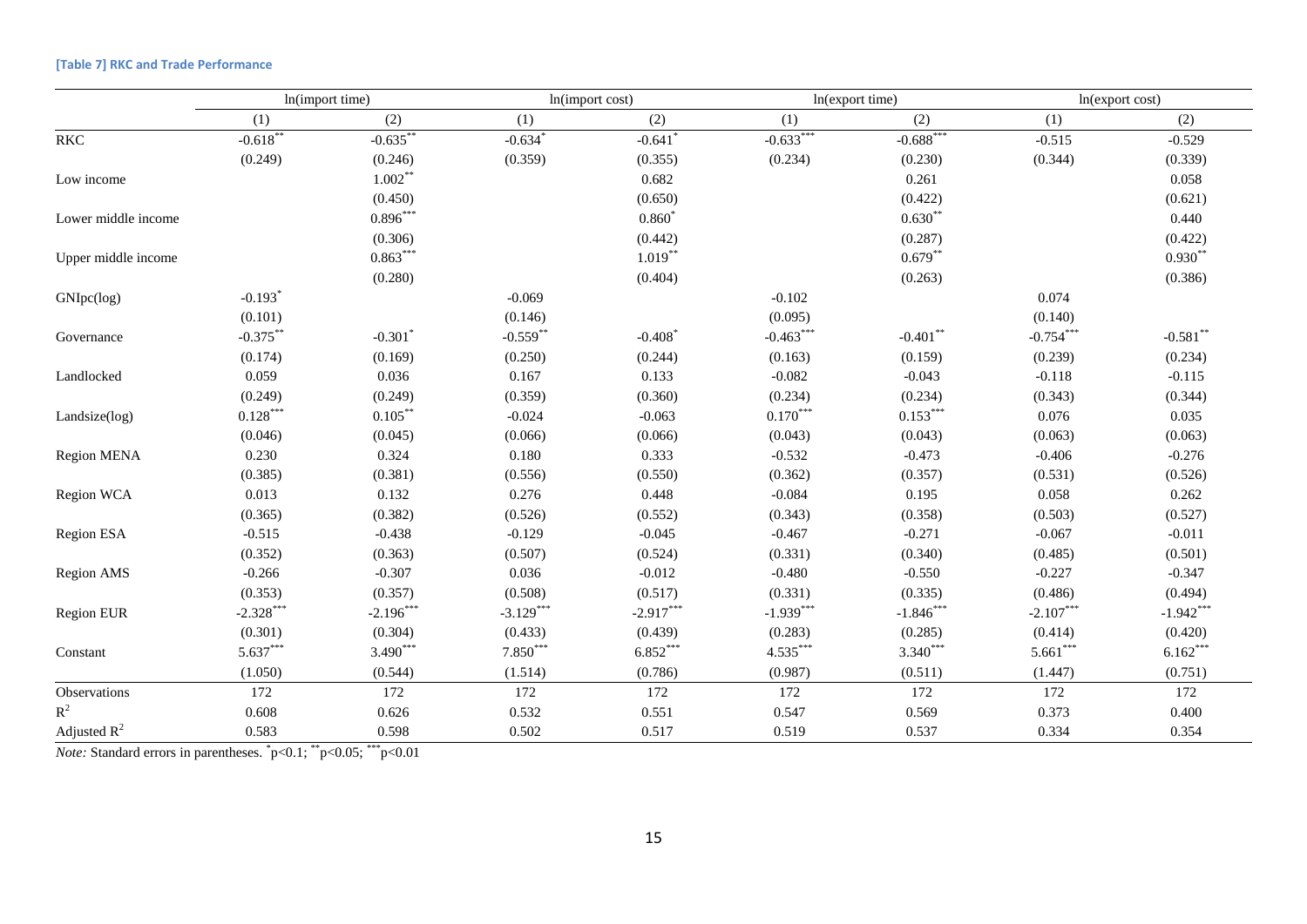|                     | In(import time) |                       | In(import cost)       |             | ln(export time)       |                       | ln(export cost) |             |
|---------------------|-----------------|-----------------------|-----------------------|-------------|-----------------------|-----------------------|-----------------|-------------|
|                     | (1)             | (2)                   | (1)                   | (2)         | (1)                   | (2)                   | (1)             | (2)         |
| RKC duration        | $-0.073***$     | $-0.055$ <sup>*</sup> | $-0.089$ <sup>*</sup> | $-0.062$    | $-0.045$              | $-0.034$              | $-0.048$        | $-0.023$    |
|                     | (0.030)         | (0.030)               | (0.045)               | (0.046)     | (0.028)               | (0.029)               | (0.045)         | (0.046)     |
| Low income          |                 | $1.551***$            |                       | 0.989       |                       | 0.601                 |                 | 0.390       |
|                     |                 | (0.613)               |                       | (0.945)     |                       | (0.594)               |                 | (0.944)     |
| Lower middle income |                 | $1.031**$             |                       | 0.541       |                       | 0.514                 |                 | 0.201       |
|                     |                 | (0.436)               |                       | (0.672)     |                       | (0.422)               |                 | (0.672)     |
| Upper middle income |                 | $1.091***$            |                       | $1.093*$    |                       | $0.642*$              |                 | 0.920       |
|                     |                 | (0.381)               |                       | (0.587)     |                       | (0.369)               |                 | (0.587)     |
| GNIpc(log)          | $-0.175$        |                       | 0.111                 |             | $-0.059$              |                       | 0.209           |             |
|                     | (0.131)         |                       | (0.198)               |             | (0.124)               |                       | (0.197)         |             |
| Governance          | $-0.200$        | $-0.036$              | $-0.532$              | $-0.257$    | $-0.455$ <sup>*</sup> | $-0.340$              | $-0.953***$     | $-0.680^*$  |
|                     | (0.254)         | (0.253)               | (0.383)               | (0.391)     | (0.240)               | (0.245)               | (0.380)         | (0.390)     |
| Landlocked          | $-0.198$        | $-0.277$              | $-0.265$              | $-0.371$    | $-0.432$              | $-0.445$              | $-0.415$        | $-0.477$    |
|                     | (0.315)         | (0.315)               | (0.476)               | (0.485)     | (0.298)               | (0.305)               | (0.472)         | (0.485)     |
| Landsize(log)       | $0.150**$       | $0.109*$              | $-0.035$              | $-0.096$    | $0.186***$            | $0.162***$            | 0.098           | 0.041       |
|                     | (0.065)         | (0.065)               | (0.098)               | (0.100)     | (0.061)               | (0.063)               | (0.097)         | (0.100)     |
| <b>Region MENA</b>  | 0.427           | 0.719                 | $-0.098$              | 0.325       | $-0.663$              | $-0.476$              | $-0.916$        | $-0.523$    |
|                     | (0.494)         | (0.494)               | (0.746)               | (0.761)     | (0.467)               | (0.478)               | (0.740)         | (0.760)     |
| Region WCA          | 0.326           | 0.283                 | 0.433                 | 0.322       | 0.077                 | 0.132                 | 0.060           | 0.019       |
|                     | (0.474)         | (0.491)               | (0.715)               | (0.756)     | (0.448)               | (0.475)               | (0.709)         | (0.755)     |
| Region ESA          | $-0.117$        | $-0.291$              | 0.655                 | 0.267       | 0.020                 | $-0.050$              | 0.695           | 0.332       |
|                     | (0.448)         | (0.455)               | (0.676)               | (0.701)     | (0.424)               | (0.441)               | (0.671)         | (0.701)     |
| <b>Region AMS</b>   | $-0.442$        | $-0.383$              | 0.562                 | 0.752       | $-1.274$ <sup>*</sup> | $-1.234$ <sup>*</sup> | $-0.354$        | $-0.177$    |
|                     | (0.712)         | (0.697)               | (1.075)               | (1.074)     | (0.673)               | (0.675)               | (1.066)         | (1.073)     |
| Region EUR          | $-2.288$ ***    | $-2.103***$           | $-3.586$ ***          | $-3.320***$ | $-2.035***$           | $-1.927***$           | $-2.415***$     | $-2.193***$ |
|                     | (0.380)         | (0.392)               | (0.574)               | (0.604)     | (0.360)               | (0.379)               | (0.569)         | (0.603)     |
| Constant            | $4.963***$      | $2.772***$            | $6.662***$            | $7.221***$  | $3.775***$            | $2.905^{***}$         | 4.488**         | $6.089***$  |
|                     | (1.418)         | (0.900)               | (2.140)               | (1.387)     | (1.341)               | (0.871)               | (2.124)         | (1.385)     |
| Observations        | 109             | 109                   | 109                   | 109         | 109                   | 109                   | 109             | 109         |
| $R^2$               | 0.658           | 0.684                 | 0.581                 | 0.596       | 0.592                 | 0.604                 | 0.403           | 0.416       |
| Adjusted $R^2$      | 0.623           | 0.644                 | 0.539                 | 0.545       | 0.551                 | 0.555                 | 0.343           | 0.343       |

#### **[Table 8] RKC duration and Trade Performance**

*Note:* Standard errors in parentheses.  $p<0.1$ ;  $p<0.05$ ;  $p<0.01$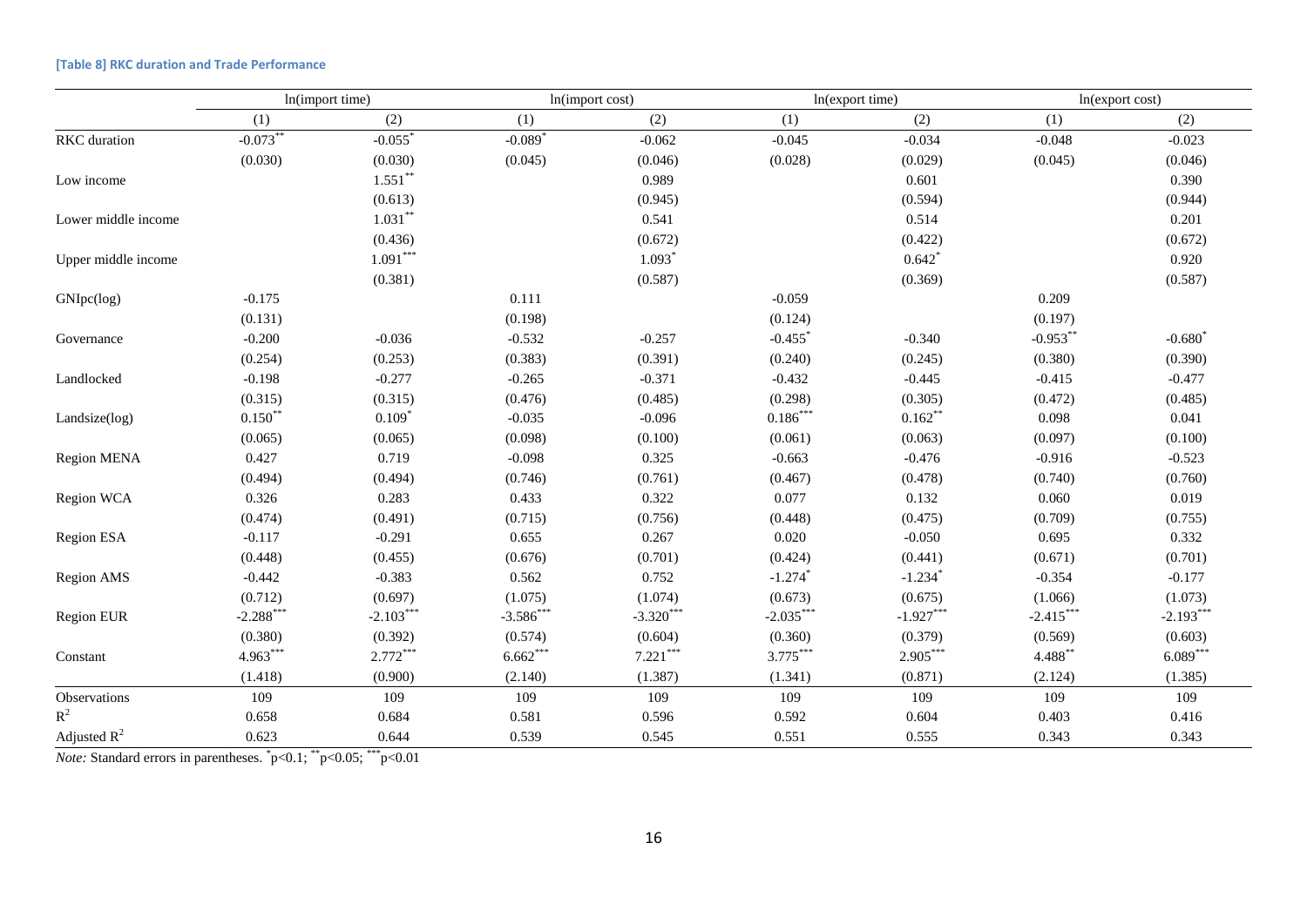|                     | ln(Import time) |             | ln(Import cost) |             | ln(Export time) |            | ln(Export cost) |             |
|---------------------|-----------------|-------------|-----------------|-------------|-----------------|------------|-----------------|-------------|
|                     | (1)             | (2)         | (1)             | (2)         | (1)             | (2)        | (1)             | (2)         |
| <b>SAFE</b>         | $-0.712**$      | $-0.65**$   | $-0.676*$       | $-0.511$    | $-0.783**$      | $-0.704**$ | $-0.71*$        | $-0.508$    |
|                     | (0.281)         | (0.282)     | (0.386)         | (0.385)     | (0.255)         | (0.258)    | (0.36)          | (0.358)     |
| Low income          |                 | $1.074**$   |                 | 0.789       |                 | 0.342      |                 | 0.127       |
|                     |                 | (0.45)      |                 | (0.649)     |                 | (0.422)    |                 | (0.618)     |
| Lower middle income |                 | $0.776**$   |                 | $0.787*$    |                 | $0.502*$   |                 | 0.352       |
|                     |                 | (0.32)      |                 | (0.459)     |                 | (0.3)      |                 | (0.437)     |
| Upper middle income |                 | $0.7**$     |                 | $0.896**$   |                 | $0.503*$   |                 | $0.802**$   |
|                     |                 | (0.293)     |                 | (0.423)     |                 | (0.274)    |                 | (0.402)     |
| GNIpc(log)          | $-0.166$        |             | $-0.047$        |             | $-0.07$         |            | 0.108           |             |
|                     | (0.105)         |             | (0.15)          |             | (0.097)         |            | (0.142)         |             |
| Governance          | $-0.417**$      | $-0.356**$  | $-0.609**$      | $-0.479**$  | $-0.499**$      | $-0.458**$ | $-0.779**$      | $-0.63**$   |
|                     | (0.172)         | (0.167)     | (0.246)         | (0.24)      | (0.162)         | (0.158)    | (0.235)         | (0.229)     |
| Landlocked          | 0.057           | 0.002       | 0.167           | 0.108       | $-0.086$        | $-0.08$    | $-0.122$        | $-0.141$    |
|                     | (0.251)         | (0.253)     | (0.361)         | (0.364)     | (0.235)         | (0.238)    | (0.344)         | (0.346)     |
| Landsize(log)       | $0.117**$       | $0.096**$   | $-0.036$        | $-0.075$    | $0.161***$      | $0.144**$  | 0.07            | 0.026       |
|                     | (0.045)         | (0.045)     | (0.065)         | (0.065)     | (0.042)         | (0.042)    | (0.061)         | (0.062)     |
| <b>Region MENA</b>  | 0.224           | 0.317       | 0.171           | 0.321       | $-0.536$        | $-0.479$   | $-0.41$         | $-0.283$    |
|                     | (0.385)         | (0.382)     | (0.556)         | (0.553)     | (0.36)          | (0.358)    | (0.529)         | (0.527)     |
| Region WCA          | $-0.158$        | $-0.147$    | 0.108           | 0.209       | $-0.266$        | $-0.106$   | $-0.106$        | 0.038       |
|                     | (0.382)         | (0.402)     | (0.542)         | (0.573)     | (0.362)         | (0.38)     | (0.517)         | (0.545)     |
| Region ESA          | $-0.745**$      | $-0.736*$   | $-0.355$        | $-0.298$    | $-0.712**$      | $-0.591*$  | $-0.286$        | $-0.247$    |
|                     | (0.358)         | (0.374)     | (0.516)         | (0.541)     | (0.333)         | (0.349)    | (0.491)         | (0.514)     |
| <b>Region AMS</b>   | $-0.124$        | $-0.112$    | 0.198           | 0.226       | $-0.348$        | $-0.336$   | $-0.148$        | $-0.175$    |
|                     | (0.334)         | (0.337)     | (0.48)          | (0.486)     | (0.309)         | (0.314)    | (0.456)         | (0.461)     |
| Region EUR          | $-2.317***$     | $-2.191***$ | $-3.121***$     | $-2.921***$ | $-1.923***$     | $-1.84***$ | $-2.093***$     | $-1.941***$ |
|                     | (0.3)           | (0.305)     | (0.434)         | (0.442)     | (0.281)         | (0.286)    | (0.413)         | (0.421)     |
| Constant            | 5.568***        | $3.693***$  | 7.817***        | 6.992***    | 4.435***        | $3.556***$ | $5.533***$      | $6.317***$  |
|                     | (1.054)         | (0.562)     | (1.519)         | (0.81)      | (0.984)         | (0.525)    | (1.443)         | (0.771)     |
| Observations        | 172             | 172         | 172             | 172         | 172             | 172        | 172             | 172         |
| $\mathbb{R}^2$      | 0.618           | 0.631       | 0.536           | 0.55        | 0.566           | 0.576      | 0.385           | 0.402       |
| Adjusted $R^2$      | 0.594           | 0.603       | 0.507           | 0.516       | 0.539           | 0.544      | 0.347           | 0.357       |

#### **[Table 9] SAFE and Trade Performance (MICE package)**

*Note*: MICE packages were used to replace missing variables of 71 countries. The results obtained from 50 imputations are combined into a set of result. Standard errors in parentheses.  $*p<0.1$ ; \*\*p<0.05; \*\*\*p<0.01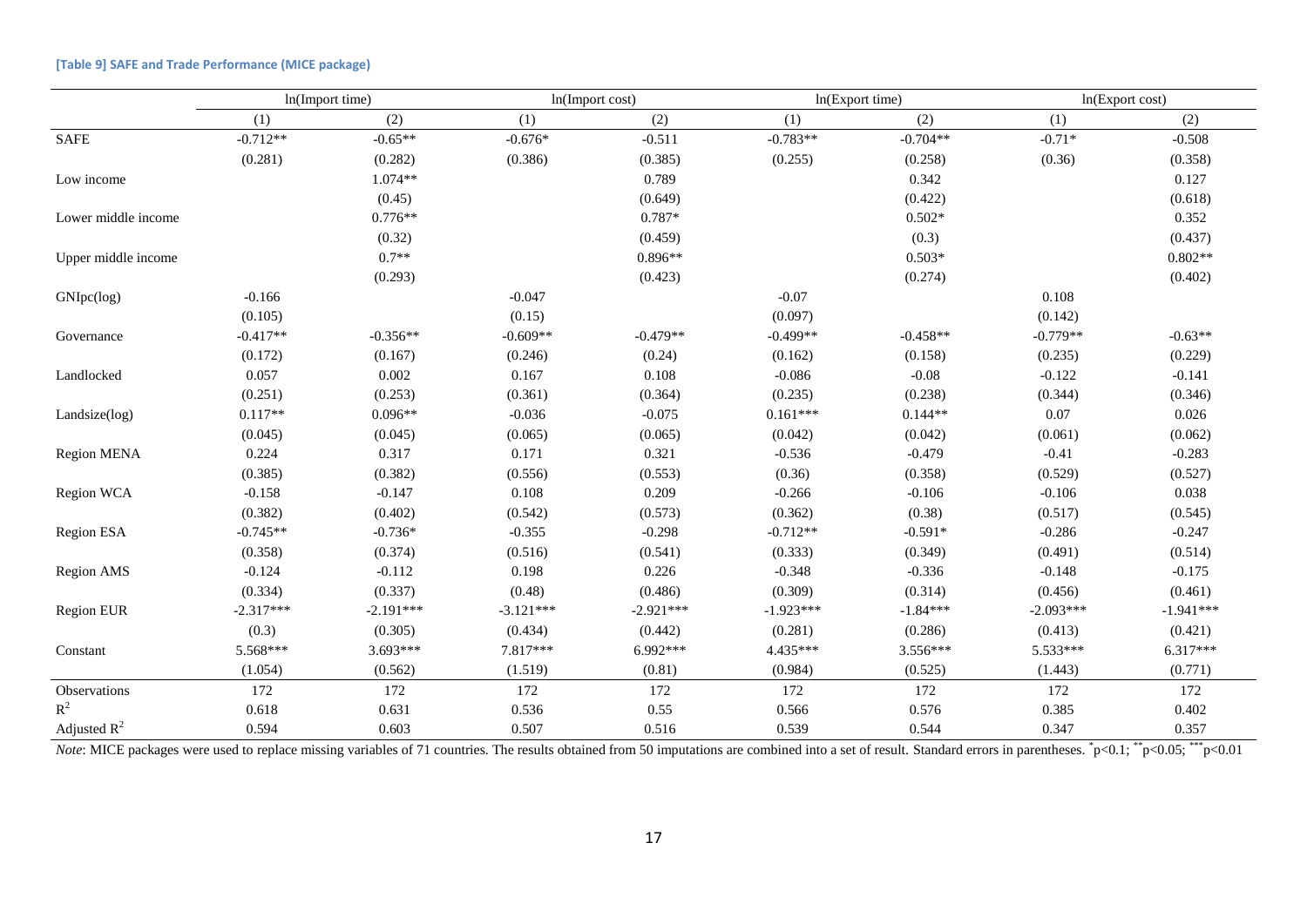#### **[Table 10] SAFE and Trade Performance**

|                     | ln(Import time) |                       | In(Import cost) |             | ln(Export time) |             | ln(Export cost) |                       |
|---------------------|-----------------|-----------------------|-----------------|-------------|-----------------|-------------|-----------------|-----------------------|
|                     | (1)             | (2)                   | (1)             | (2)         | (1)             | (2)         | (1)             | (2)                   |
| <b>SAFE</b>         | $-0.525$        | $-0.482$ <sup>*</sup> | $-0.664$        | $-0.460$    | $-0.638***$     | $-0.635***$ | $-0.492$        | $-0.329$              |
|                     | (0.279)         | (0.264)               | (0.460)         | (0.447)     | (0.263)         | (0.260)     | (0.445)         | (0.440)               |
| Low income          |                 | $1.822***$            |                 | 1.248       |                 | $1.100**$   |                 | 0.540                 |
|                     |                 | (0.561)               |                 | (0.950)     |                 | (0.552)     |                 | (0.934)               |
| Lower middle income |                 | $0.957**$             |                 | 0.931       |                 | $0.749**$   |                 | 0.463                 |
|                     |                 | (0.375)               |                 | (0.635)     |                 | (0.369)     |                 | (0.624)               |
| Upper middle income |                 | $1.108***$            |                 | $1.194***$  |                 | $0.724***$  |                 | 0.719                 |
|                     |                 | (0.302)               |                 | (0.511)     |                 | (0.297)     |                 | (0.502)               |
| GNIpc(log)          | $-0.305***$     |                       | $-0.120$        |             | $-0.256$ **     |             | $-0.007$        |                       |
|                     | (0.125)         |                       | (0.207)         |             | (0.118)         |             | (0.200)         |                       |
| Governance          | $-0.275$        | $-0.189$              | $-0.558$        | $-0.371$    | $-0.282$        | $-0.274$    | $-0.690**$      | $-0.548$ <sup>*</sup> |
|                     | (0.211)         | (0.198)               | (0.349)         | (0.335)     | (0.200)         | (0.194)     | (0.337)         | (0.329)               |
| Landlocked          | $-0.158$        | $-0.144$              | $-0.029$        | $-0.035$    | $-0.449$        | $-0.405$    | $-0.500$        | $-0.499$              |
|                     | (0.307)         | (0.306)               | (0.507)         | (0.518)     | (0.290)         | (0.301)     | (0.491)         | (0.510)               |
| Landsize(log)       | $0.117***$      | $0.093$ <sup>*</sup>  | $-0.014$        | $-0.058$    | $0.188***$      | $0.179***$  | 0.059           | 0.027                 |
|                     | (0.057)         | (0.054)               | (0.093)         | (0.092)     | (0.053)         | (0.054)     | (0.090)         | (0.091)               |
| Region MENA         | 0.465           | 0.540                 | 0.488           | 0.547       | $-0.346$        | $-0.342$    | $-0.052$        | $-0.008$              |
|                     | (0.459)         | (0.445)               | (0.757)         | (0.752)     | (0.433)         | (0.437)     | (0.732)         | (0.740)               |
| Region WCA          | 0.092           | 0.239                 | 0.369           | 0.481       | $-0.049$        | 0.075       | 0.127           | 0.197                 |
|                     | (0.613)         | (0.596)               | (1.012)         | (1.009)     | (0.579)         | (0.586)     | (0.979)         | (0.993)               |
| Region ESA          | $-0.909**$      | $-1.069**$            | $-0.286$        | $-0.390$    | $-0.433$        | $-0.428$    | 0.063           | $-0.006$              |
|                     | (0.440)         | (0.444)               | (0.725)         | (0.752)     | (0.415)         | (0.437)     | (0.702)         | (0.740)               |
| Region AMS          | $-0.134$        | $-0.138$              | 0.163           | 0.260       | $-0.227$        | $-0.238$    | $-0.225$        | $-0.154$              |
|                     | (0.362)         | (0.351)               | (0.597)         | (0.595)     | (0.342)         | (0.346)     | (0.577)         | (0.585)               |
| Region EUR          | $-2.277***$     | $-2.194***$           | $-3.280***$     | $-3.105***$ | $-1.821***$     | $-1.776***$ | $-2.147***$     | $-2.036***$           |
|                     | (0.312)         | (0.314)               | (0.514)         | (0.531)     | (0.294)         | (0.309)     | (0.497)         | (0.523)               |
| Constant            | $6.421***$      | $3.106***$            | $8.191***$      | $6.519***$  | $5.276***$      | $2.565***$  | $6.500***$      | $6.115***$            |
|                     | (1.288)         | (0.625)               | (2.125)         | (1.057)     | (1.216)         | (0.614)     | (2.055)         | (1.040)               |
| Observations        | 101             | 101                   | 101             | 101         | 101             | 101         | 101             | 101                   |
| $\mathbb{R}^2$      | 0.698           | 0.729                 | 0.595           | 0.618       | 0.655           | 0.664       | 0.420           | 0.433                 |
| Adjusted $R^2$      | 0.665           | 0.692                 | 0.550           | 0.566       | 0.617           | 0.619       | 0.355           | 0.356                 |

*Note:* Standard errors in parentheses.  $p<0.1$ ; \*\*p<0.05; \*\*\*p<0.01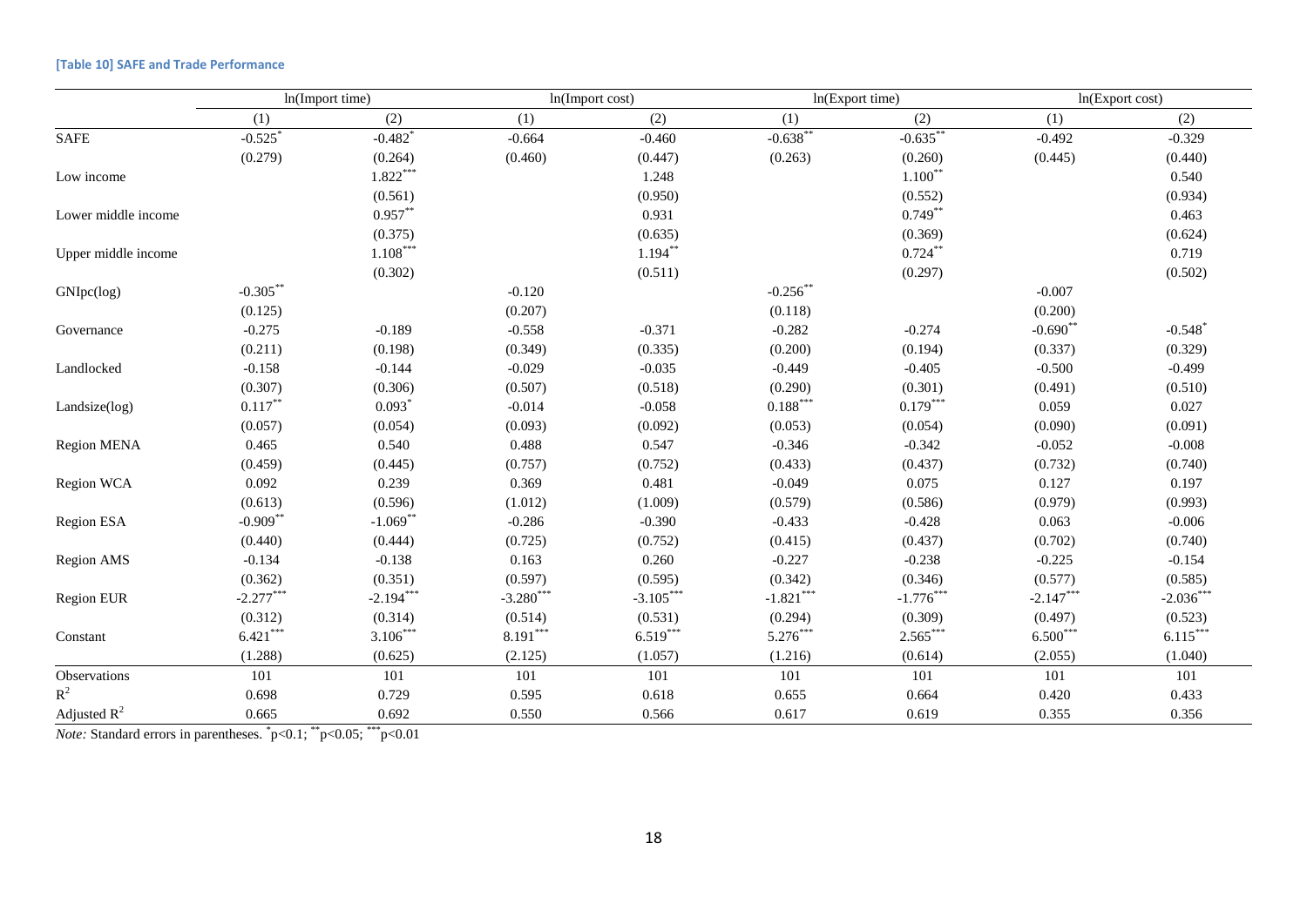|                     | ln(Import time) |             | ln(Import cost) |             | ln(Export time) |             | ln(Export cost) |            |
|---------------------|-----------------|-------------|-----------------|-------------|-----------------|-------------|-----------------|------------|
|                     | (1)             | (2)         | (1)             | (2)         | (1)             | (2)         | (1)             | (2)        |
| <b>SW</b>           | 0.147           | 0.12        | 0.484           | 0.456       | 0.063           | 0.025       | 0.4             | 0.335      |
|                     | (0.289)         | (0.294)     | (0.372)         | (0.38)      | (0.267)         | (0.27)      | (0.356)         | (0.358)    |
| Low income          |                 | $1.253**$   |                 | 0.983       |                 | 0.516       |                 | 0.301      |
|                     |                 | (0.453)     |                 | (0.645)     |                 | (0.427)     |                 | (0.616)    |
| Lower middle income |                 | $1.012**$   |                 | $1.03**$    |                 | $0.739**$   |                 | 0.573      |
|                     |                 | (0.313)     |                 | (0.446)     |                 | (0.296)     |                 | (0.425)    |
| Upper middle income |                 | $0.877**$   |                 | 0.989**     |                 | $0.708**$   |                 | $0.908**$  |
|                     |                 | (0.288)     |                 | (0.409)     |                 | (0.272)     |                 | (0.391)    |
| GNIpc(log)          | $-0.251**$      |             | $-0.142$        |             | $-0.157$        |             | 0.014           |            |
|                     | (0.102)         |             | (0.145)         |             | (0.096)         |             | (0.138)         |            |
| Governance          | $-0.479**$      | $-0.424**$  | $-0.658**$      | $-0.53**$   | $-0.571**$      | $-0.533**$  | $-0.835***$     | $-0.683**$ |
|                     | (0.171)         | (0.166)     | (0.244)         | (0.237)     | (0.162)         | (0.157)     | (0.233)         | (0.226)    |
| Landlocked          | 0.09            | 0.052       | 0.245           | 0.186       | $-0.062$        | $-0.037$    | $-0.055$        | $-0.077$   |
|                     | (0.256)         | (0.256)     | (0.365)         | (0.365)     | (0.242)         | (0.242)     | (0.348)         | (0.348)    |
| Landsize(log)       | $0.101**$       | $0.079*$    | $-0.054$        | $-0.088$    | $0.143**$       | $0.126**$   | 0.051           | 0.014      |
|                     | (0.045)         | (0.045)     | (0.064)         | (0.065)     | (0.043)         | (0.043)     | (0.061)         | (0.062)    |
| Region MENA         | 0.228           | 0.318       | 0.203           | 0.355       | $-0.539$        | $-0.488$    | $-0.386$        | $-0.26$    |
|                     | (0.393)         | (0.39)      | (0.561)         | (0.556)     | (0.371)         | (0.368)     | (0.535)         | (0.531)    |
| Region WCA          | $-0.025$        | 0.059       | 0.263           | 0.396       | $-0.128$        | 0.111       | 0.049           | 0.216      |
|                     | (0.375)         | (0.391)     | (0.538)         | (0.561)     | (0.353)         | (0.369)     | (0.512)         | (0.534)    |
| Region ESA          | $-0.572$        | $-0.506$    | $-0.17$         | $-0.081$    | $-0.529$        | $-0.354$    | $-0.099$        | $-0.045$   |
|                     | (0.358)         | (0.37)      | (0.51)          | (0.529)     | (0.338)         | (0.35)      | (0.487)         | (0.504)    |
| <b>Region AMS</b>   | 0.129           | 0.111       | 0.485           | 0.481       | $-0.086$        | $-0.119$    | 0.136           | 0.05       |
|                     | (0.325)         | (0.335)     | (0.463)         | (0.477)     | (0.307)         | (0.317)     | (0.442)         | (0.455)    |
| Region EUR          | $-2.292***$     | $-2.169***$ | $-2.98***$      | $-2.764***$ | $-1.932***$     | $-1.856***$ | $-1.982***$     | $-1.83***$ |
|                     | (0.324)         | (0.332)     | (0.456)         | (0.468)     | (0.305)         | (0.312)     | (0.436)         | (0.446)    |
| Constant            | $6.034***$      | $3.324***$  | 8.221***        | $6.484***$  | 4.95***         | $3.22***$   | 5.964***        | 5.884***   |
|                     | (1.056)         | (0.581)     | (1.502)         | (0.821)     | (0.996)         | (0.549)     | (1.434)         | (0.783)    |
| Observations        | 172             | 172         | 172             | 172         | 172             | 172         | 172             | 172        |
| $\mathbb{R}^2$      | 0.596           | 0.613       | 0.532           | 0.55        | 0.529           | 0.548       | 0.374           | 0.398      |
| Adjusted $R^2$      | 0.571           | 0.584       | 0.503           | 0.516       | 0.5             | 0.513       | 0.335           | 0.352      |

#### **[Table 11] Single Window and Trade Performance (MICE package)**

*Note*: MICE packages were used to replace missing variables of 71 countries. The results obtained from 50 imputations are combined into a set of result. Standard errors in parentheses.  $\check{p}<0.1$ ;  $\check{p}<0.05$ ;  $\check{p}<0.01$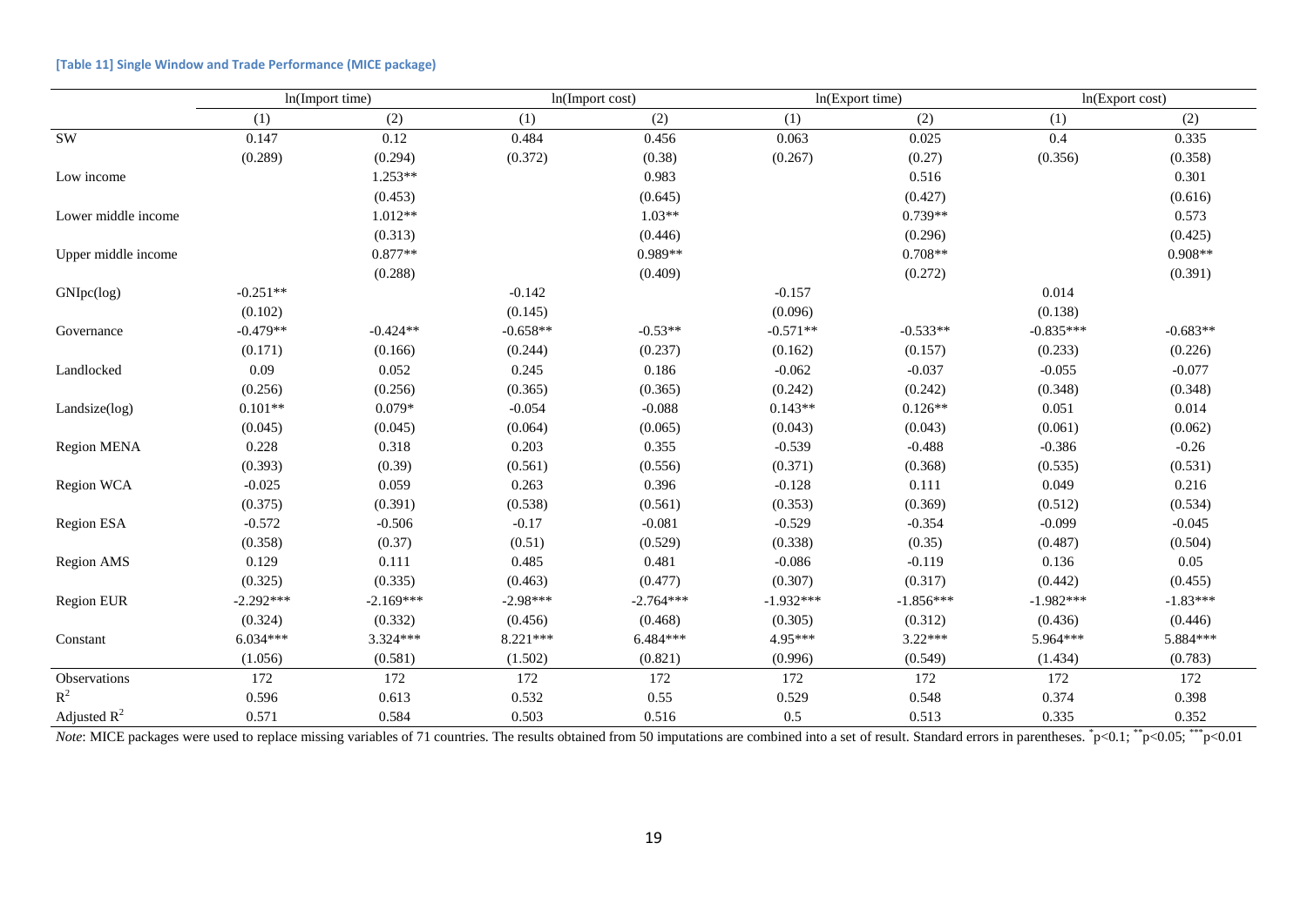|                     | ln(Import time)      |             | ln(Import cost) |                      | ln(Export time) |             | ln(Export cost) |                       |
|---------------------|----------------------|-------------|-----------------|----------------------|-----------------|-------------|-----------------|-----------------------|
|                     | (1)                  | (2)         | (1)             | (2)                  | (1)             | (2)         | (1)             | (2)                   |
| $\mathrm{SW}$       | $0.434$ <sup>*</sup> | 0.351       | $1.067***$      | $1.021***$           | 0.232           | 0.178       | $0.786**$       | $0.754*$              |
|                     | (0.245)              | (0.246)     | (0.393)         | (0.400)              | (0.237)         | (0.247)     | (0.385)         | (0.399)               |
| Low income          |                      | $2.046***$  |                 | $1.584$ <sup>*</sup> |                 | $1.345***$  |                 | 0.785                 |
|                     |                      | (0.560)     |                 | (0.913)              |                 | (0.563)     |                 | (0.910)               |
| Lower middle income |                      | $1.223***$  |                 | $1.341***$           |                 | $1.034***$  |                 | 0.762                 |
|                     |                      | (0.368)     |                 | (0.600)              |                 | (0.370)     |                 | (0.598)               |
| Upper middle income |                      | $1.204***$  |                 | $1.182***$           |                 | $0.894***$  |                 | 0.706                 |
|                     |                      | (0.295)     |                 | (0.481)              |                 | (0.297)     |                 | (0.479)               |
| GNIpc(log)          | $-0.402***$          |             | $-0.263$        |                      | $-0.362***$     |             | $-0.112$        |                       |
|                     | (0.118)              |             | (0.189)         |                      | (0.114)         |             | (0.185)         |                       |
| Governance          | $-0.278$             | $-0.222$    | $-0.567$        | $-0.429$             | $-0.281$        | $-0.305$    | $-0.696**$      | $-0.591$ <sup>*</sup> |
|                     | (0.212)              | (0.199)     | (0.339)         | (0.325)              | (0.205)         | (0.200)     | (0.332)         | (0.324)               |
| Landlocked          | $-0.058$             | $-0.058$    | 0.200           | 0.126                | $-0.387$        | $-0.325$    | $-0.331$        | $-0.381$              |
|                     | (0.312)              | (0.309)     | (0.499)         | (0.504)              | (0.302)         | (0.311)     | (0.489)         | (0.502)               |
| Landsize(log)       | 0.085                | 0.066       | $-0.059$        | $-0.089$             | $0.152***$      | $0.146***$  | 0.025           | 0.005                 |
|                     | (0.055)              | (0.053)     | (0.088)         | (0.087)              | (0.053)         | (0.054)     | (0.086)         | (0.086)               |
| <b>Region MENA</b>  | 0.569                | 0.591       | 0.718           | 0.689                | $-0.277$        | $-0.314$    | 0.117           | 0.097                 |
|                     | (0.462)              | (0.449)     | (0.739)         | (0.732)              | (0.447)         | (0.452)     | (0.724)         | (0.730)               |
| Region WCA          | 0.292                | 0.419       | 0.755           | 0.749                | 0.118           | 0.273       | 0.412           | 0.393                 |
|                     | (0.616)              | (0.597)     | (0.987)         | (0.974)              | (0.596)         | (0.601)     | (0.966)         | (0.971)               |
| <b>Region ESA</b>   | $-0.806*$            | $-0.907**$  | $-0.107$        | $-0.125$             | $-0.336$        | $-0.260$    | 0.195           | 0.187                 |
|                     | (0.440)              | (0.445)     | (0.705)         | (0.726)              | (0.426)         | (0.448)     | (0.690)         | (0.724)               |
| Region AMS          | 0.140                | 0.121       | 0.605           | 0.678                | 0.053           | 0.032       | 0.101           | 0.151                 |
|                     | (0.350)              | (0.347)     | (0.561)         | (0.565)              | (0.339)         | (0.349)     | (0.549)         | (0.563)               |
| Region EUR          | $-2.117***$          | $-2.043***$ | $-2.879***$     | $-2.649***$          | $-1.740***$     | $-1.707***$ | $-1.852***$     | $-1.699***$           |
|                     | (0.326)              | (0.335)     | (0.522)         | (0.547)              | (0.316)         | (0.337)     | (0.511)         | (0.545)               |
| Constant            | $7.039***$           | $2.783***$  | $8.909***$      | 5.869***             | $6.064***$      | $2.283***$  | $7.032***$      | $5.639***$            |
|                     | (1.241)              | (0.636)     | (1.986)         | (1.037)              | (1.200)         | (0.640)     | (1.944)         | (1.033)               |
| Observations        | 101                  | 101         | 101             | 101                  | 101             | 101         | 101             | 101                   |
| $\mathbb{R}^2$      | 0.697                | 0.725       | 0.617           | 0.640                | 0.637           | 0.644       | 0.438           | 0.452                 |
| Adjusted $R^2$      | 0.663                | 0.688       | 0.575           | 0.591                | 0.596           | 0.595       | 0.375           | 0.377                 |

#### **[Table 12] Single Window and Trade Performance**

*Note:* Standard errors in parentheses.  $p<0.1$ ; \*\*p<0.05; \*\*\*p<0.01